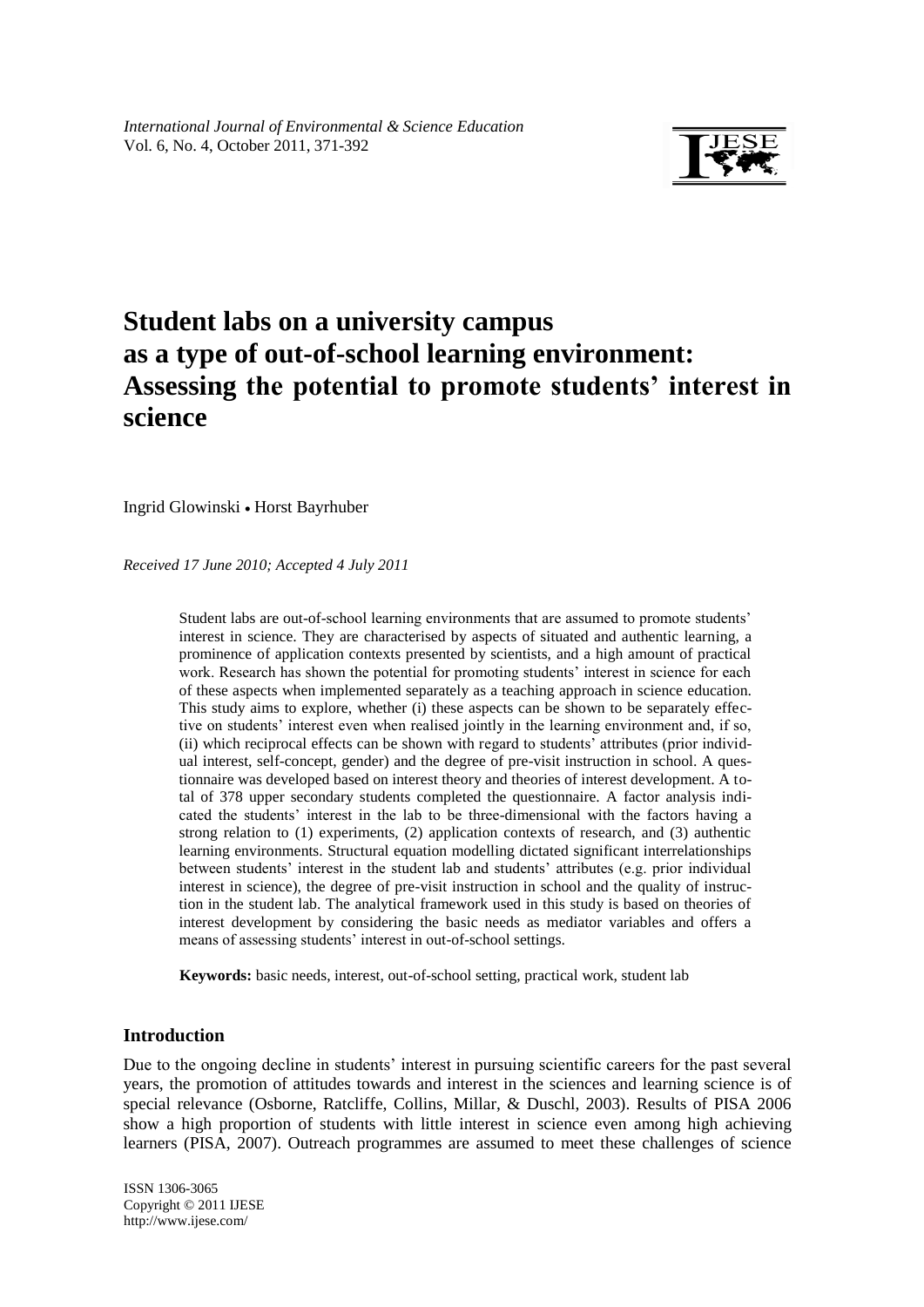education, and they seem to promote students" disposition to engage in science topics (Markowitz, 2004). In Germany, many initiatives have been started in the last 10 years to further extracurricular partnerships between research institutions and schools. These are usually realised in specific student labs on a university campus and are aimed at upper secondary students. In the area of molecular biology about 40 student labs in Germany provide out-of-school experiences in gene technology methods such as PCR and gel electrophoresis. These methods are embedded in application contexts like proof of paternity or a fictitious diagnosis of genetic disorders like Chorea Huntington. In this way, participants become familiar with contexts and the areas in which scientific knowledge can be applied to everyday life. Doing practical work in a student lab under scientists' guidance is an integral part of the visit to the university where students take part as a whole class together with their teacher and which usually lasts one day. The stay provides an abundance of learning opportunities that most students cannot be offered in their schools. The main goal of these types of out-of–school settings is to enhance students" interest in science. Although many of these programs have evoked positive acceptance, there is a lack of studies investigating whether the potential of student labs to promote students" interest can be related to these described characteristic aspects of the out-of-school environment and which factors are crucial to support students" interest.

# *The Character Of Student Labs As Out-Of-School Learning Environments And Recommendations For Research*

With regard to educational objectives, student labs comply with the general aims of out-of-school settings. A common goal of out-of-school settings is to provide experience with tasks that allow explorations and do not overstrain. It is crucial that they are generally not graded and that the expected outcomes focus less on knowledge development and more on science as an experience (Martin, 2004; Nasir, Rosebery, Warren, & Lee, 2006). Therefore, these out-of-school learning settings are supposed to be especially effective in promoting motivational and affective aspects (Falk & Dierking, 1992; Kern & Carpenter, 1986; Orion & Hofstein, 1991). Research in science learning in out-of-school settings has emerged by setting out specific research issues and questions. The multifaceted character of these learning environments requires the consideration of all possibly relevant variables. Adequate frameworks are presented by many authors (Brody, Bangert, & Dillon, 2007; Falk & Dierking, 1995; Rennie, 1994; Schauble, Leinhardt, & Martin, 1997), among these the contextual model of learning (Falk & Dierking, 2000; Falk & Storksdieck, 2005). This model has been shown to be well suited for studying the complexity of informal learning environments, taking into account the learning environment, the social interaction, and the personal context (considering knowledge, prior interest, and motivation as precursors to the actual engagement in a setting). A further and crucial aspect with regard to outof-school activities is the question of whether and how the out-of-school experience can be best integrated into the regular classroom lessons (Hofstein & Rosenfeld, 1996). In general, pre-visit instruction with regard to out-of-school activities has been shown to be crucial in the effectiveness of these settings (Beiers & McRobbie, 1992; Fraser, McRobbie, & Giddings, 1993; Hidi & Anderson, 1992; Jarvis & Pell, 2005). In this study, the research exploring the role of student labs in science education will consider and investigate the special conditions of these outof-school settings and relate these with students" interest as the expected outcome of this type of learning environment.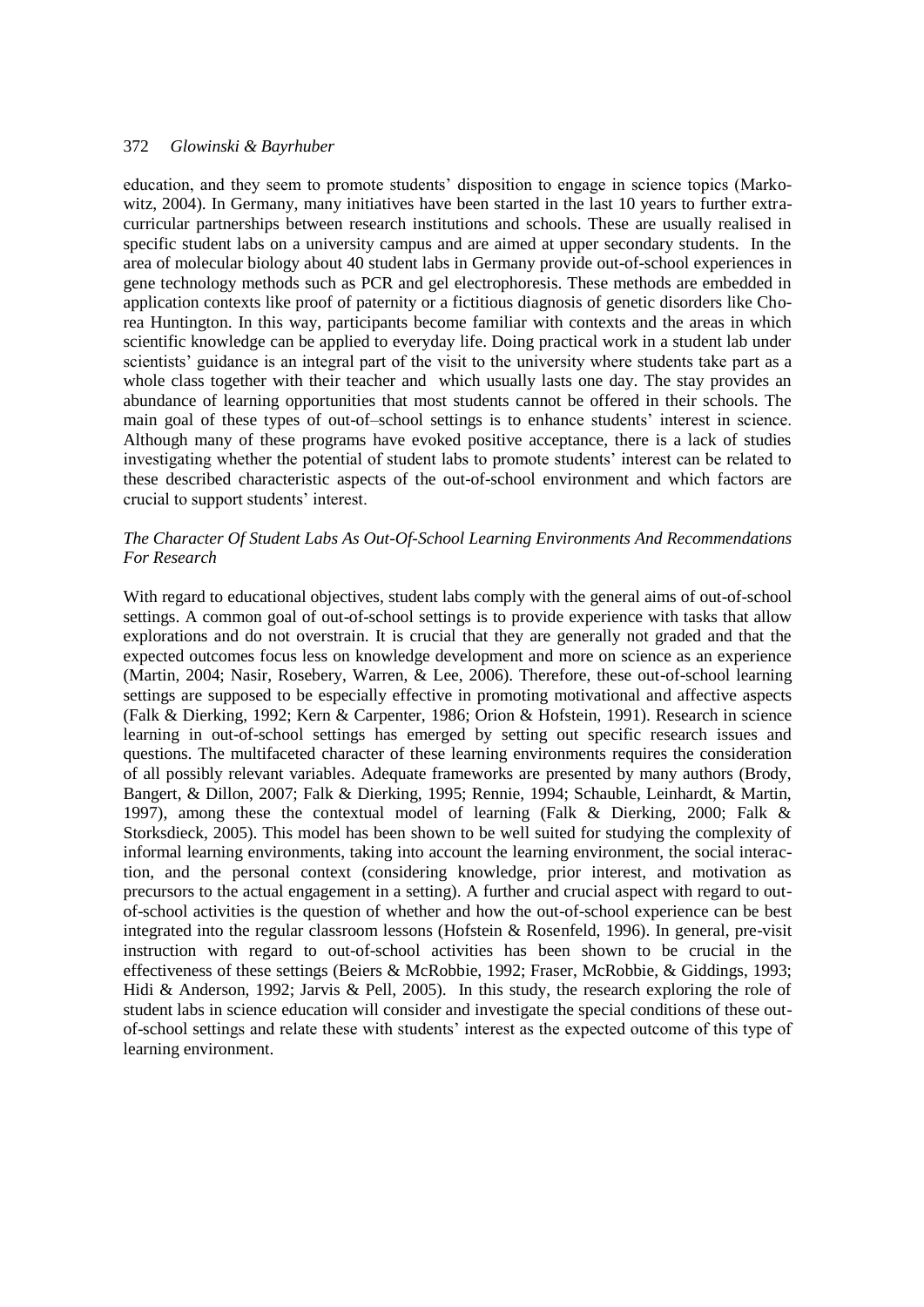#### **Related Research**

In this section, we will first describe theories of interest and interest development. Then empirical findings on the characteristic aspects of student labs will be described paying special regard to their relevance for students' interest and motivation.

#### *Interest*

Interest is described as a "person-object-conception of interest" (POI) (Krapp, 1999a, 2002). While individual interest means a long-lasting preference for a certain topic, situational interest is caused by the interestingness of a certain situation, e.g. interesting aspects of learning environments or educational settings (Krapp, Hidi, & Renninger, 1992). Interest always results from a current interaction between individual and situational factors, whereas interest can be initiated in some cases primarily by the situational context (situational interest) and in other cases primarily by an individual disposition (individual interest) (Bergin, 1999; Hidi & Renninger, 2006). Even though interest typically has been studied as a predictor for students" learning outcome, there are a growing number of studies which explore the conditions of interest development in educational settings (Krapp, 1999a). In addition, interest can also be seen as a mediator in the sense that interest puts the participant in a position to tackle and follow an intended task (Hidi & Renninger, 2006).

# *Basic needs (competence, autonomy, social relatedness) and their relevance for interest development*

Whether situational interest will evolve into an individual interest or not depends on conditions described in models of interest development (Hidi & Renninger, 2006; Krapp, 2002; Mitchell, 1993). Only a few research approaches tackle the question how the course of interest development is controlled by conditions and functional principles at the level of actual psychological processes during action and learning (Krapp, 2005). Three *basic needs* (feeling of competence, autonomy, and social relatedness) were identified as basic emotional experiences (Deci & Ryan, 1993) and could be shown to be "important not only for well-being, but also for a variety of developmental processes, including interest development" (Krapp, 2005). In the context of learning the three basic needs can be specified as follows. Competence refers to the desire to feel efficacious and is described as a feeling which is related to successfully managed interactions and tasks and developed ability. Autonomy refers to the desire to be self-initiating but is restricted in learning situations to be dependent on the belief to be capable of successfully mastering impending tasks. And finally, social relatedness refers to the desire to feel connected to and be accepted by significant others. In the context of classroom learning, especially in activity-based learning environments basic needs are assumed to be relevant. When subjects are asked about their feeling during the past sequence of learning activities they normally refer spontaneously to experiences that are obviously related to the system of basic needs, for example the feeling to be able to meet the requirements of a learning task, to do something that meets the own goals and personal wishes or to be socially accepted in the learning group. For Krapp (2005), there is no easy answer to the way basic needs are linked to the processes of interest development. In a first step of empirical analysis it seems necessary to prove the general hypothesis that need-related experiences have an impact on the development of interest for different kinds of learning environments. The suggestion of Krapp, that the predisposition to reengage with a particular content of interest will only be realised if these basic needs are fulfilled, also fits with the four-phase model of interest development described by Hidi & Renninger (2006). In a study on a vocational education programme scales for the three basic needs were developed and could be shown to be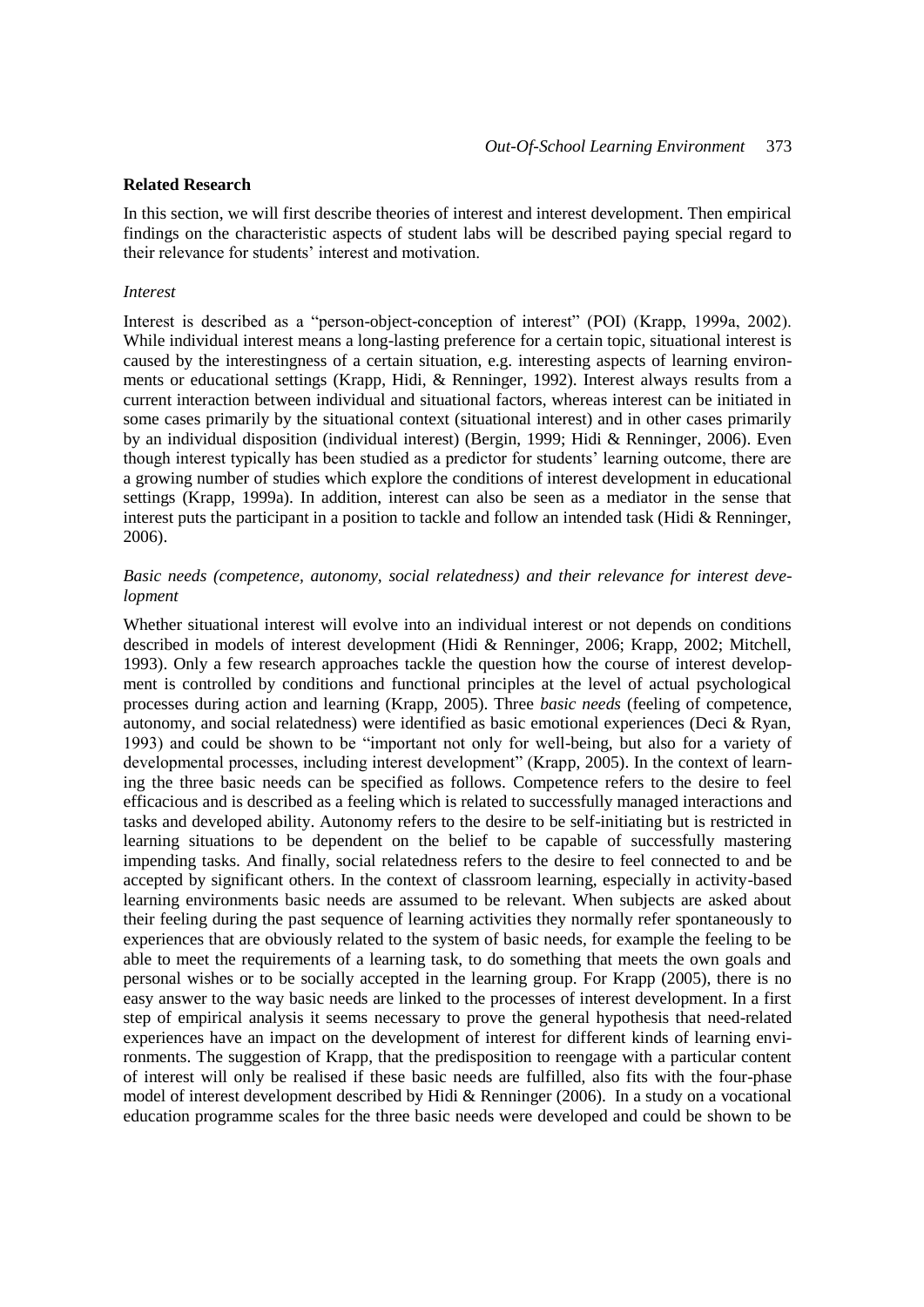adequate to map the relation between interest and basic needs (Krapp, 2005). Taking into account the theoretical implications of the interest theories described above, the following sections focus on student lab characteristics as possible triggers for promoting students" interest.

# *Practical work*

Practical work plays a crucial role in the visit to a student lab. While many studies in educational research indicate that there is a positive relationship between the use of laboratory instruction in science education and students" achievement in science knowledge, their science process skills, and their interest in the sciences (Berry, Gunstone, Loughran, & Mulhall, 2001; Freedman, 1997; Gibson & Chase, 2002; Hofstein, 2004; Hofstein, Ben-Zvi, & Samuel, 1976; Tobin & Gallagher, 1987), they are also doubtful about the generally assumed effectiveness of labwork (Abrahams & Millar, 2008; Gardner & Gauld, 1990; Hodson, 1993; Hofstein & Lunetta, 1982, 2004). Research studies found strong evidence that labwork enhances students" interest and they analysed interest in labwork as a multidimensional construct (Ben-Zvi, Hofstein, Samuel, & Kempa, 1977; Hofstein, 2004; Hofstein et al., 1976). Instruments for the measurement of interest in and attitudes towards practical work were developed and were found to be sensitive to different aspects of laboratory work, e.g. integration, cohesiveness, open-endedness, value of practical work, material environment, and involvement being relevant for students" affective outcomes (Fraser & Giddings, 1995; Fraser & Griffith, 1992; Henderson, Fisher, & Fraser, 1998).

### *Authentic learning environments*

Student labs are a type of out-of-school setting which explicitly place students in the role of being a scientist. Several studies describe the motivating effects of situated learning in authentic contexts (Goldman, Mayfield-Stewart, Bateman, & Pellegrino, 1998) whereas it is noteworthy that there is no consensus on the definition of authentic science tasks (see review by Buxton (2006)) and there are many ways of implementing them in the science classroom. Some approaches focus on the adoption of scientists' practices in order to help students learn scientists' attitudes, and how to work with their tools and techniques (Edelson, Gordin, & Pea, 1999). Other approaches make use of everyday problems to develop students" attitudes relevant for lifelong learning (Edelson, 1998; Lee & Songer, 2003). Lee and Songer and Edelson point out the difficulties and challenges for implementing authentic science in science education. Their guidelines for successfully utilising authentic contexts point out that these real-world situations must map closely to students" content understandings and curricular activities and that students need specific guidance because of the complexity of authentic inquiry.

## Purpose of the study

Student labs are a new learning environment in science education integrating several aspects that show great potential for enhancing students" interest in science as described before. This study aims to elucidate whether selected student lab characteristics (practical work, research contexts, authentic learning environment) effect students' interest each in a different way or as a whole. From the individual perspective, students" experiences of the basic needs were investigated as presumed predictors for evolving interest. Including the characteristics of the learning environment and students' attributes, an instrument was developed to assess students' situational interest, which is seen as a first step in interest development.

The study concentrated on the following research questions: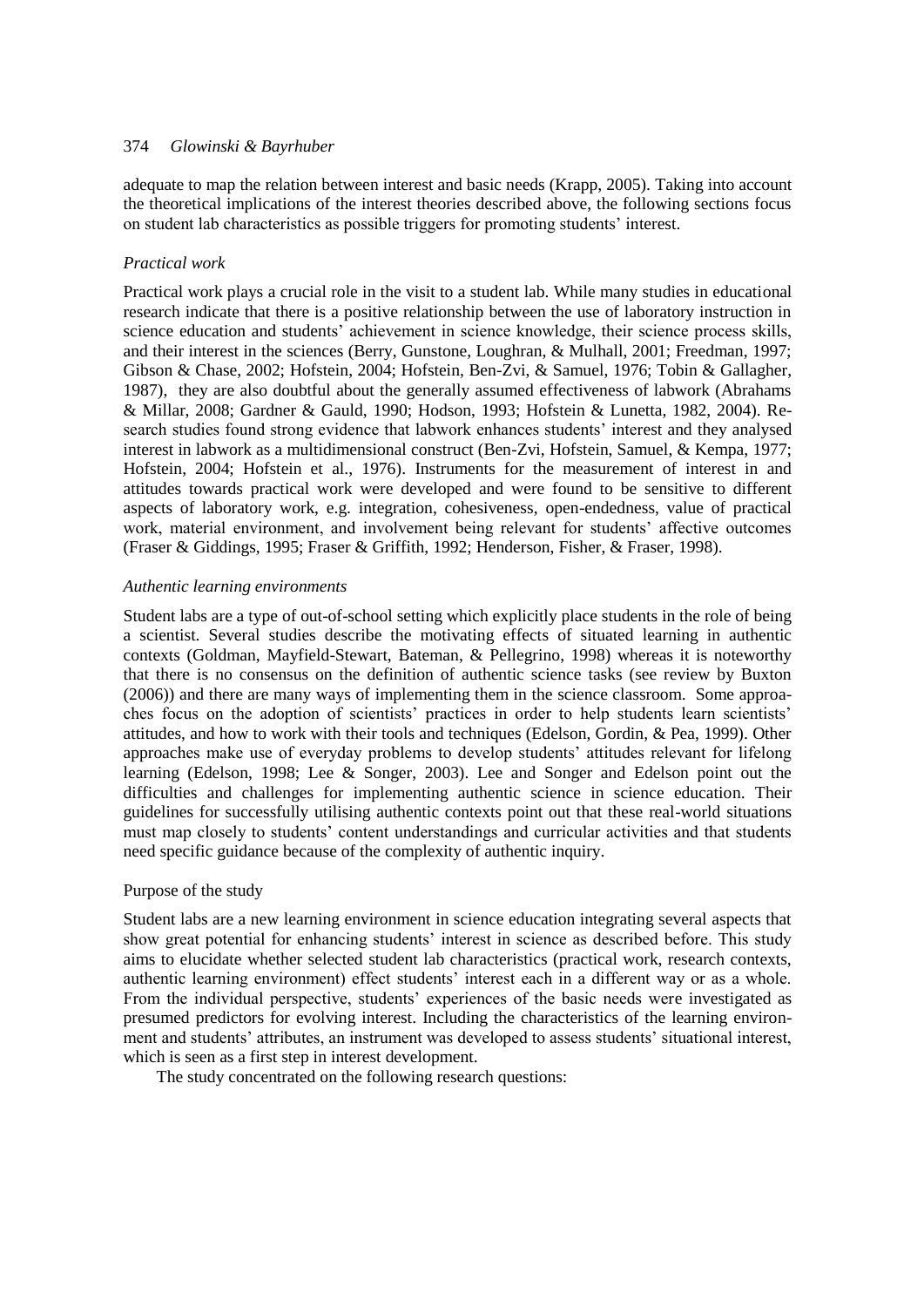- Can the student lab characteristics described (practical work, authentic learning environment) be identified as separate efficacy factors causing students' situational interest?
- Which attributes of students (prior individual interest, self-concept, gender) trigger situational interest?
- What influences do the "basic needs" have as mediator variables promoting interest, based on the theories of interest and interest development?
- Which reciprocal effects are shown by the student"s situational interest in lab characteristics with the degree of pre-visit instruction about the subject?

## Design of the study

The study was conducted as a one-shot case study by taking general aspects concerning the assessment of out-of-school learning environments into consideration. According to recommendations for assessing out-of-school learning environments described above, student attributes (individual interest, self-concept, gender, grade), variables of the student lab (grade of insight into authentic research, quality of instruction), and the degree of pre-visit instruction in school were assessed. Our research design did not include an assessment of students" knowledge outcomes because the student labs are an out-of-school setting with a focus on affective outcomes that is usually "not constrained by the need to succeed in terms of mark" (Renninger, 2007). Therefore, a knowledge test would have affected the external validity of the study. Pretestposttest designs are restrictive because the need to define outcomes prospectively provides little opportunity to get unexpected or additional outcomes and research findings remain limited (Rennie, Feher, Dierking, & Falk, 2003). In addition, trying to define control-groups for out-ofschool learning settings becomes difficult because tightly controlled studies increase the "artificiality of the research situation" and interfere with the external validity and generalisability of the findings (Rennie, 1994).

#### **Method**

## *Sample*

A total of 378 upper secondary students from 28 biology classes participated in the study. Measurements took place after the students visited the student lab. The students were aged 17-19  $(M = 18.3, SD = .76)$ . According to the common distribution in German upper secondary biology classes, about 60 % of the students were female.

#### *Students' programme in the student lab*

The student lab is located on a university campus. It was established to be used for upper secondary students' out-of-school programmes. Students stay for six hours on one day together with their teacher. The lab is mastered by a university scientist. Students' experimental activities in the professionally equipped lab have a dominant part during the one-day stay. They work in small groups and conduct experiments in the area of molecular biology. In detail, they perform a PCR and DNA electrophoresis in a special application context, e.g. a simulated forensic problem or a fictitious proof of paternity. Usually German students do not have the possibility to work in a professionally equipped lab in their schools. Consequently, handling a research pipette is a new experience for them. The participants follow the provided written instructions and are supported by the scientist. In addition, the scientist provides some information about the research done in the affiliated institute.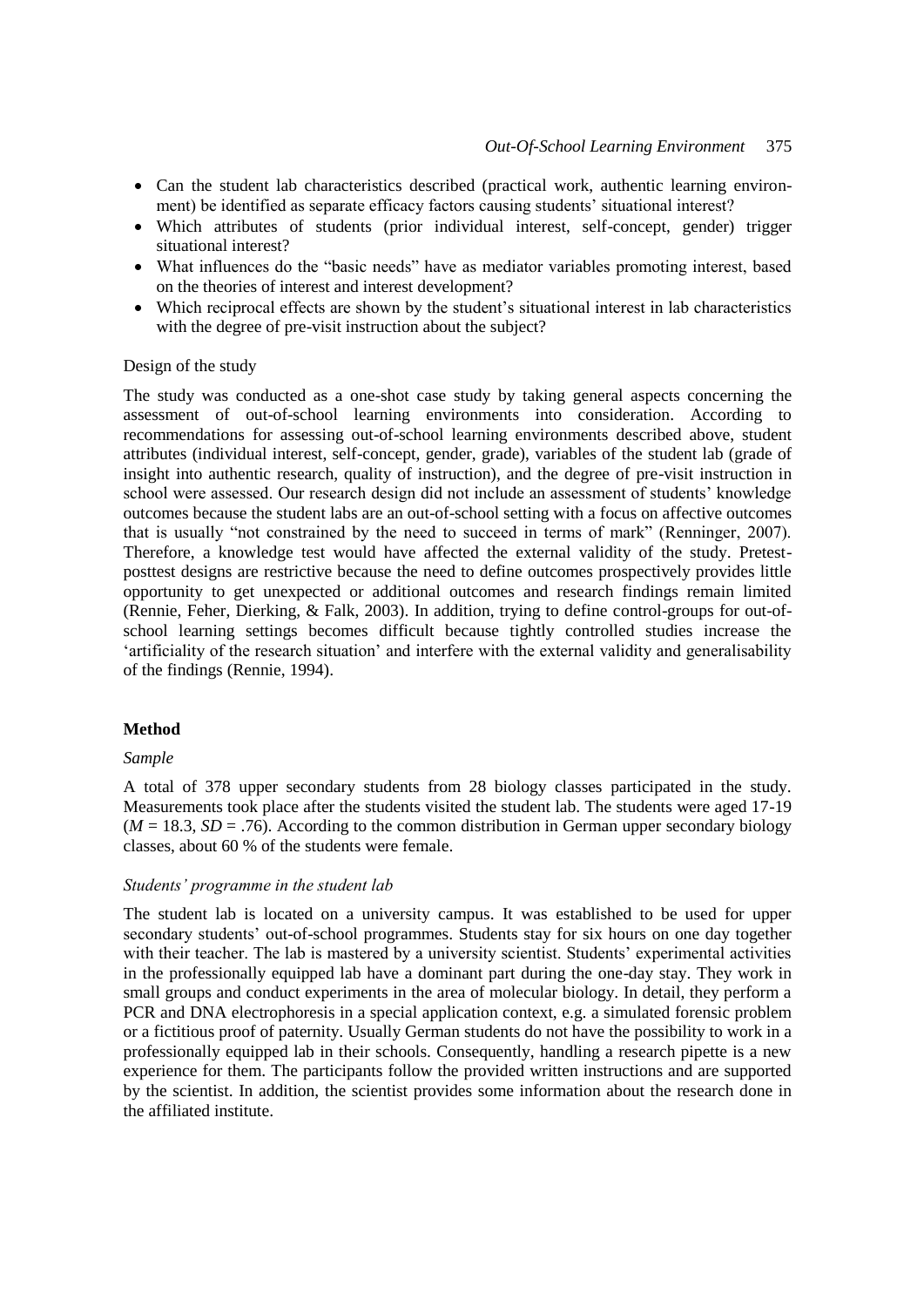#### *Questionnaire*

A questionnaire was developed including 48 items and using a four-point Likert-type scale (1 *"absolutely not true*", 2 "*somewhat true*", 3 "*quite true*", 4 "*absolutely true*"). The scoring direction was reversed for several items. Ten questions had to be answered in an open-response format. Analyses were conducted using SPSS (Vers.13) and M*plus* (Vers.5) (Muthén & Muthén, 2009) for path analyses*.* 

*Interest in the out-of-school setting.* The instrument measures students' perceptions and their situational interest in the characteristic aspects of the student lab. Items were formulated with a focus on conducting experiments (based on SLEI, (Fraser et al., 1993)), gaining insights into research and application contexts, and interest in being in a university research lab as an outof-school setting. Items are shown in Table 3, in the result section. Items were developed including expert-rating and tested in a pre-study in five different student labs with 198 students aiming to ensure validity.

*Student attributes*. The students' attributes were included representing students' individual interest, their science-related self-concept, and their grade in the sciences. Item examples for the scales are given in Table 1. Items were formulated based on various studies (Krapp, 2005; Oion & Hofstein, 1991; Hofstein et al., 1976).

*Degree of pre-visit instruction in school.* The degree of pre-visit instruction about the subject of the experiments was described in a scale with 4 items (Table 1).

*Attending variables of the student lab.* Students" encounters with authentic research and the quality of the scientist"s instruction while doing practical work are indicated as attending variables (Table 1). Although most scales have a satisfactory reliability, the Cronbach"s alpha of the scale concerning the insight into authentic research points out a weak reliability for this scale. In a pre-study concerning five different student labs, it could be statistically proved that students' rating of "quality of instruction" and "insight of authentic research" differed between the different types of student labs according to expert rating. The instrument could be shown to be sensitive to the differences in the degree of "insight in authentic research" and "quality of instruction".

*Basic needs.* The basic needs were assessed as mediator variables because of the preliminary described theoretical model of interest development. They were formulated according to the established scales of Deci & Ryan (1993) and the cited scales in Krapp (2005) (Table 2).

In the statistical analyses, they were investigated as mediating variable and, therefore, related to both the exogenous variables and students' situational interest as measured outcome. The analytical framework is shown in Figure 1. As presented in Figure 1, we hypothesised that a positive perception of the basic needs as mediating variables should lead to increases in situational interest in the student lab.

Together with the independent variables individual interest, self-concept, grade and previsit instruction the scale representing students" perception of the insight in authentic research and the scale representing students' perception of the quality of instruction are shown on the left side of the analytical framework. They all together represent the exogenous variables in this model, while students" situational interest and the basic needs are endogenous variables and the basic needs are investigated as mediating variables.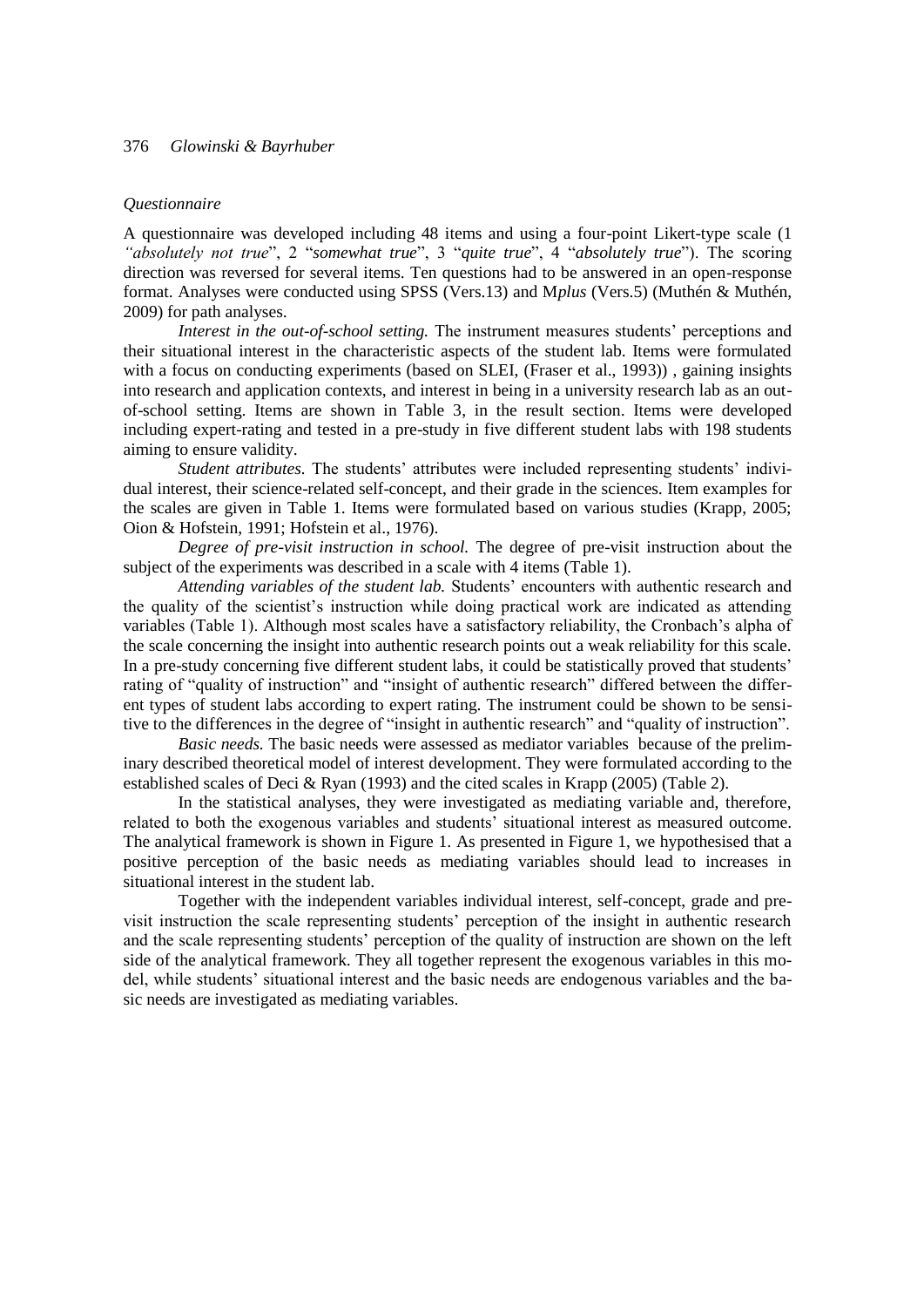| Scale<br>(number of<br>items)    |                                           | Cronbach's<br>alpha | Description                                                                        | Sample item                                                                                                                                                                                                                                                                                                          |
|----------------------------------|-------------------------------------------|---------------------|------------------------------------------------------------------------------------|----------------------------------------------------------------------------------------------------------------------------------------------------------------------------------------------------------------------------------------------------------------------------------------------------------------------|
| Student<br>attributes            | Individual in-<br>terest $(4)$            | $\alpha = .68$      | Individual interest<br>in sciences                                                 | I am interested in science<br>subjects even in my lei-<br>sure.<br>Science is fun.<br>I usually use different<br>sources (TV, books, in-<br>ternet) to inform myself<br>about science subjects.                                                                                                                      |
|                                  | Self-concept<br>(4)                       | $\alpha = .81$      | Science-related<br>self-concept                                                    | Although I try hard,<br>science is difficult for<br>me.<br>I am not talented in<br>science.                                                                                                                                                                                                                          |
| Pre-visit in-<br>struction $(4)$ |                                           | $\alpha = .64$      | Integration of the<br>stay in the student<br>lab into regular<br>classroom lessons | We talked about the ex-<br>periments we conducted<br>in the student lab in our<br>classroom lessons before<br>While conducting expe-<br>riments, I could use<br>knowledge I got in<br>school.<br>The experiments we<br>conducted were not<br>linked to the subjects we<br>work on in our science<br>class in school. |
| Variables<br>student lab         | Insight in au-<br>thentic research<br>(3) | $\alpha = .47$      | Degree of insight<br>in authentic re-<br>search                                    | I got some information<br>about actual research<br>topics in this research<br>institute.<br>I got an impression about<br>a scientist's daily work.                                                                                                                                                                   |
|                                  | Quality of in-<br>struction $(3)$         | $\alpha = .66$      | Support by<br>scientists                                                           | The scientists gave suffi-<br>cient support while doing<br>practical work<br>The scientists answered<br>our questions well.<br>After each experimental<br>step, we dicussed the re-<br>sults with the scientist.                                                                                                     |

Table 1. Exogenous variables with scale name, reliability, description, and sample items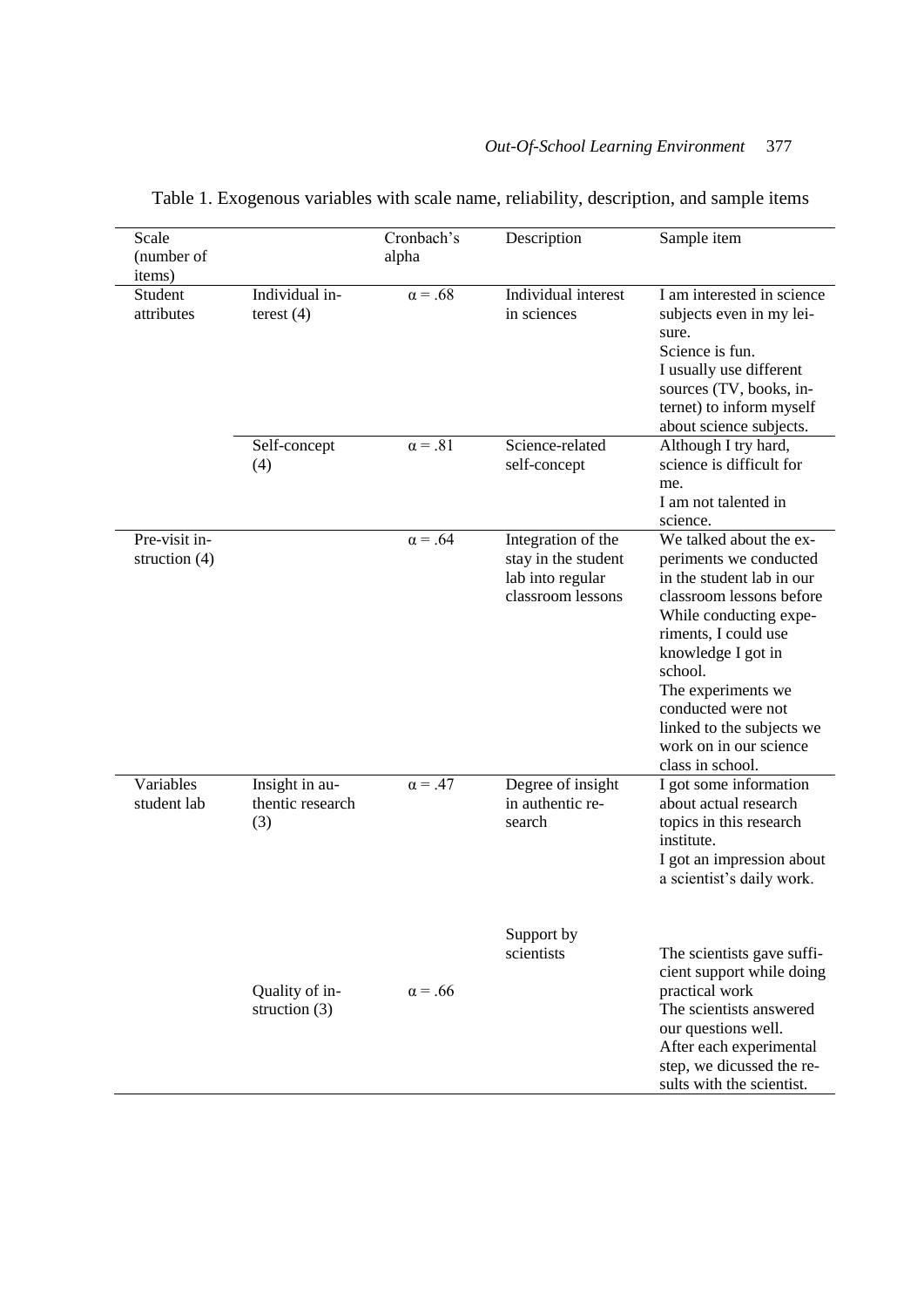| Scale                     | Cronbach's alpha | Description                             | Sample item                                                                                                                                                                                                                                                     |
|---------------------------|------------------|-----------------------------------------|-----------------------------------------------------------------------------------------------------------------------------------------------------------------------------------------------------------------------------------------------------------------|
| (number of items)         |                  |                                         |                                                                                                                                                                                                                                                                 |
| Competence (5)            | $\alpha = .67$   | Student experience<br>of competence     | I understood quite well<br>what to do while conduct-<br>ing experiments.<br>I felt overstrained while<br>handling the experimental<br>equipment. $(-)$<br>I followed the instruction,<br>without always knowing<br>what experimental step I<br>was doing. $(-)$ |
| Autonomy (3)              | $\alpha = .62$   | Student experience<br>of autonomy       | I had no chance to realise<br>my own ideas while con-<br>ducting experiments. (-)<br>I had no chance to make<br>enough decisions on my<br>$own. (-)$<br>I would have liked to<br>plan or vary some experi-<br>ments in the student lab.<br>$(-)$                |
| Social relatedness<br>(3) | $\alpha = .59$   | Social relatedness<br>and communication | We discussed the experi-<br>ments while conducting<br>them.<br>I enjoyed to work together<br>with my peers.<br>I explained something<br>concerning the experiment<br>to my neighbor or some-<br>thing was explained to<br>me.                                   |

*Note.* (-) = item reversed

# **Results**

The results are presented according to the research questions.

## *Factors representing students' situational interest*

As a first step we analysed the items assessing the students' situational interest in characteristics of the learning environment. Results of the factor analysis are given in Table 3. The exploratory factor analysis with varimax rotation was initially performed without specifying the number of factors to extract, since there was no expected factor structure. The factor analysis and reliability analysis resulted in a clear factor structure and led to the underlying structure of the three main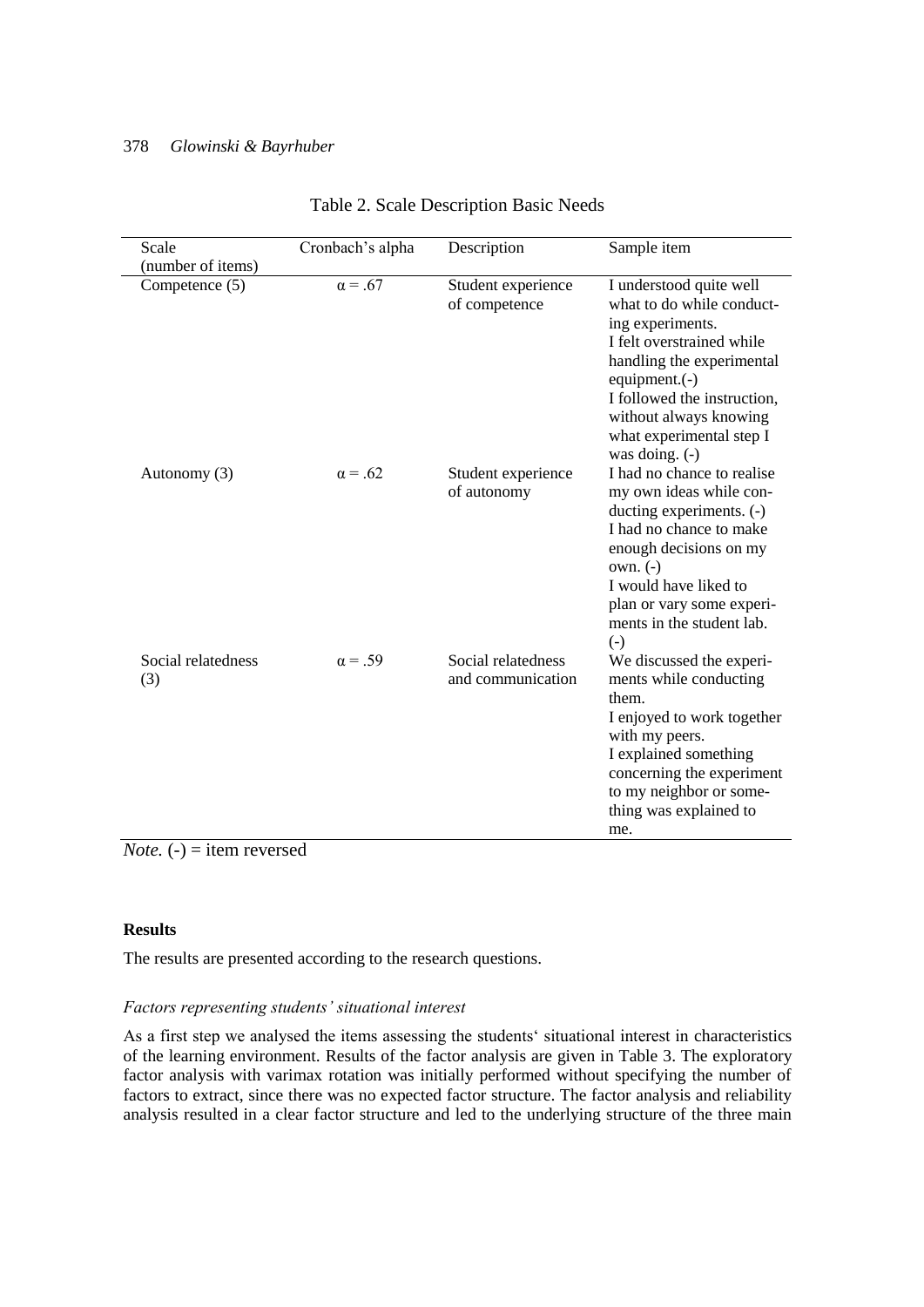components of students" interest which turned out to be interpretable. The three factors explain 44.3 % of the variance (Factor 1: 19.7%; Factor 2: 13.7%; Factor 3: 10.9%).



Figure 1*. Analytical framework of the study with the exogenous variables on the left side and the basic needs and students' situational interest as endogenous variables*

The first factor (*Interest in experiments*) indicated students" interest in experiments and practical work. The second factor (*Interest in research and application contexts*) included items with a connection to science research and application contexts and, in the third factor (*Interest in authentic learning environment*), items concerning the student lab as an out-of-school setting showed a high factor loading. Only two items regarding epistemic interest showed a high factorloading on the fourth factor having an eigenvalue >1. They were excluded from the further analyses. When presenting factor loadings > .40, the factor analysis resulted in a loading on two factors for only one item. Together with Cronbach"s alpha, which has been shown to be satisfactory for the three scales, students' interest in the student lab can be proved as being multicomponent - with comprising students" interest in doing practical work, the interest in research and application contexts and the interest in staying in a student lab as an authentic learning environment. It appears clearly that in the four-factor result with eigenvalue >1 the first three factors indeed correspond to the areas of interest based on the characteristics of the student lab that we introduced at the beginning of this report. Mean-values of *M* = 3.2 (*SD* .51) for *Interest in experiments*, *M* = 2.8 (*SD* .58) for *Interest in research and application contexts*, and *M* = 3.0 (*SD* .54) for *Interest in authentic learning environment* are considerably higher than the mid-range of the scale (2.5).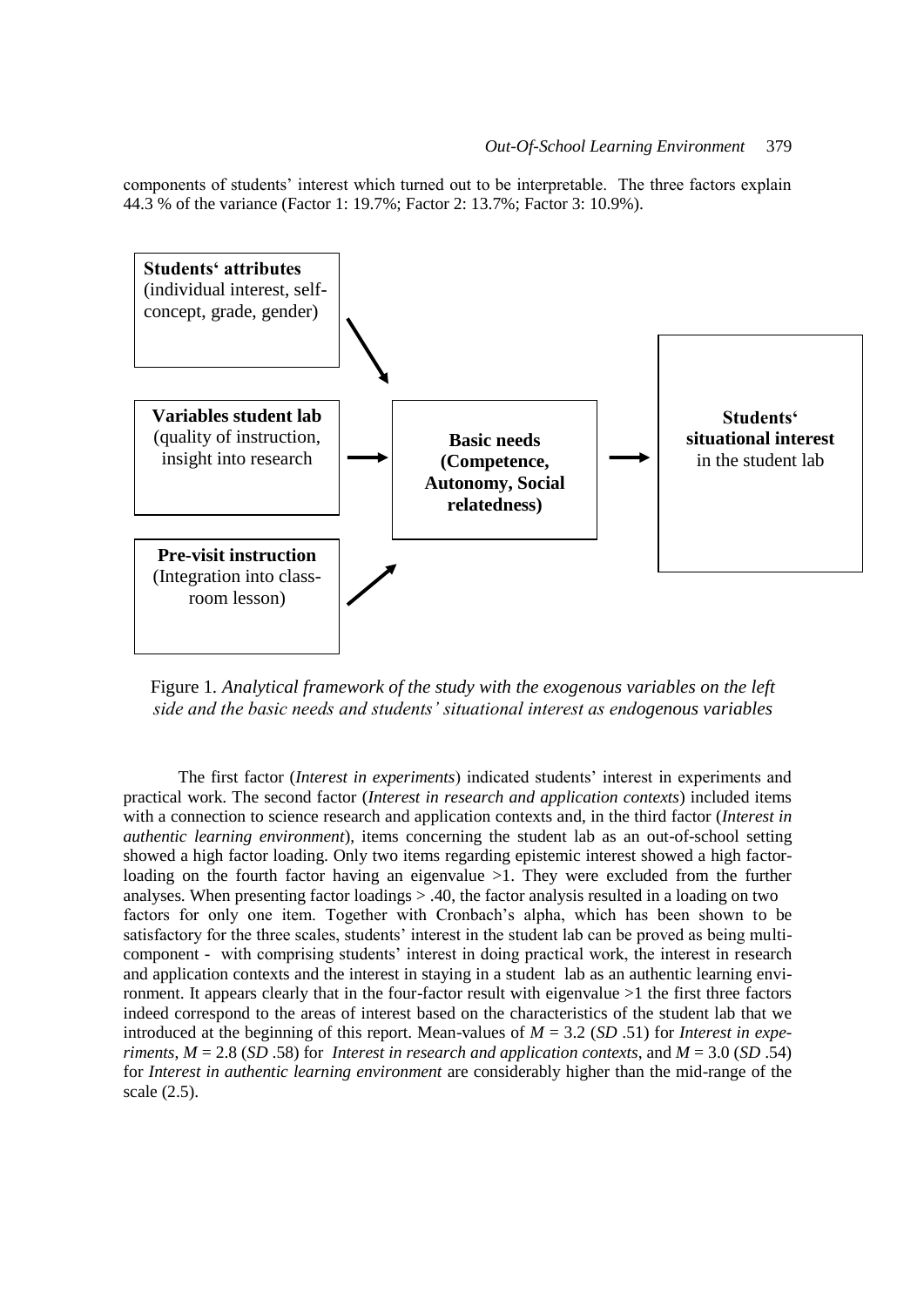*Correlation of Interest Scales.* We concluded the analyses of the scales concerning students" situational interest by examining the correlations between the three different constructs. The Spearman correlation coefficients between each of the three (having controlled for students' individual interest as a variable with potential influence) resulted in Spearman"s coefficients between  $r_s = .46$  and  $r_s = .58$  and indicate that the scales are relatively independent.

*Analyses of Interrelationships.* The following analyses investigated the reciprocal effects of the three scales which characterise students" situational interest in the student lab with the assessed students" attributes, the two scales which represent the quality of instruction and the perception of authentic research, and the degree of pre-visit instruction in school.

Regarding the interest theory which describes situational interest as always resulting from an interaction between individual and situational factors, the investigation of the interrelation between the two interest dimensions has been a fundamental analysis in this study.

There were only minor, but significant correlations between individual interest and the situational interest in experiments ( $r = .44$ ,  $p < .001$ ), situational interest in research and application contexts  $(r = .38; p<0.001)$  and situational interest in authentic learning environments (r= .30; p= .001). However, there were significant differences concerning the three scales when looking at the results for students with high vs. students with low individual interest

Splitting the sample by the median split in students with high vs. a low individual interest, the Mann-Whitney-U-Test for testing significant differences showed all three scales to be on a high significant level ( $p < .001$ ). Referring to these results, students with differences in their degree of individual interest (high vs. low) were analysed more in detail.

#### *Results of Structural Equation Analyses*

To investigate the effects of the exogenous and mediating variables on students" situational interest, the data were analysed using structural equation analyses. First, we examined the direct effects of the exogenous variables on the outcomes of students' situational interest in experiments, authentic learning environment and application contexts. Second, we tested whether the basic needs mediated the direct effects of the independent variables on the outcomes.

A model was specified to analyse relevant predictors for students" situational interest. Neither gender nor grade in biology show any significant interrelationship with students" situational interest. These variables were not included in the analyses.

Our analytic approach included students' individual interest as grouping variable aiming to investigate differences in causal relationships between students with a high vs. a low degree of individual interest in science which can be assumed in accordance to interest theory. In the Figures 2, 3, and 4, path coefficients are shown for two subpopulations, the one that represents students with a high and the one that represents students with a low individual interest. Path models are shown for each of the three outcome variables (three components of situational interest), including the satisfying model parameters. In order to give a better overview, only significant paths (for at least one subpopulation) are depicted and path coefficients are shown for students with low (LO) and high (HI) prior individual interest.

The model for situational interest in experiments (Figure 2) accounts for a significant amount of variance ( $R^2 = .38$ ,  $p < .001$  for students with low prior individual interest,  $R^2 = .26$ ,  $p <$ .001 for students with a high prior individual interest)

Differences concerning the predictive effect of the exogenous and mediating variables indicate that students" situational interest in conducting experiments is promoted in different causal ways dependent on their prior individual interest. Students" competence feeling and social relatedness had a strong impact for already interested participants. For students with a low individual interest, however, the quality of instruction became the best predictor for their situational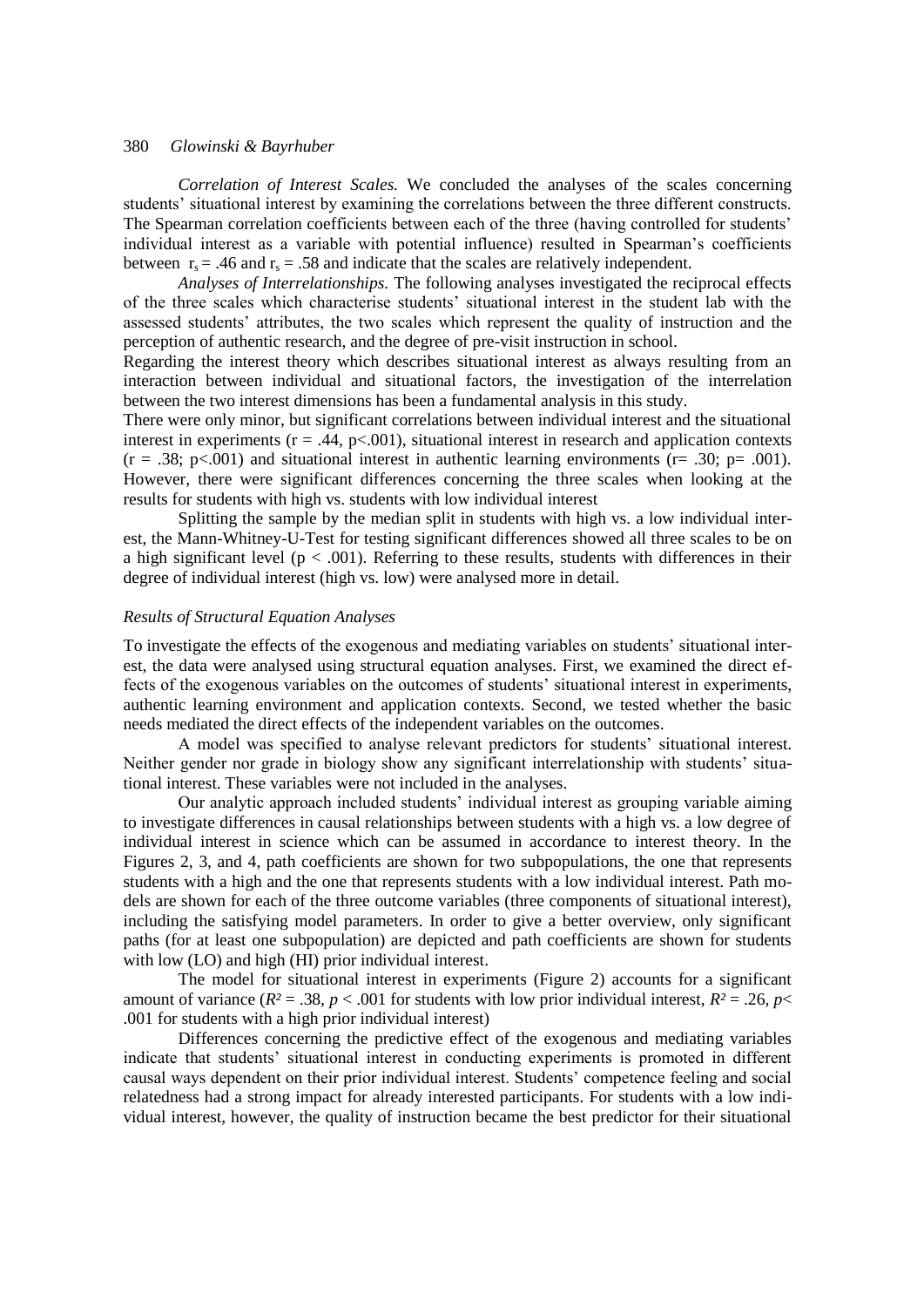interest in experiments. This predictor showed no statistical significance for high interested participants.

Table 3. Exploratory factor analysis results (varimax) for students' situational interest in the student lab

|                                                                                                                          |                    | Component                                           |                                             |
|--------------------------------------------------------------------------------------------------------------------------|--------------------|-----------------------------------------------------|---------------------------------------------|
| Interest statement                                                                                                       | 1<br>(Experiments) | 2<br>(Research<br>and Appli-<br>cation<br>contexts) | 3<br>(Authentic<br>learning<br>environment) |
| I had fun while handling with the laboratory instruments.                                                                |                    |                                                     |                                             |
|                                                                                                                          | ,795               |                                                     |                                             |
| Conducting the experiments increased my interest in the topic.                                                           | ,704               |                                                     |                                             |
| It was exciting to work with laboratory equipment not being<br>available in school                                       | ,643               |                                                     |                                             |
| To be familiar with the laboratory equipment is important for<br>me.                                                     | ,603               | ,417                                                |                                             |
| Doing experiments helped me to understand the topic better.                                                              | ,575               |                                                     |                                             |
| Often the experiments took too long                                                                                      | ,479               |                                                     |                                             |
| I would like to learn about current research in school lessons.                                                          |                    |                                                     |                                             |
|                                                                                                                          |                    | ,782                                                |                                             |
| About research topics, which were presented us, I would glad-<br>ly like to inform further.                              |                    | ,702                                                |                                             |
| I can learn subject knowledge better, if I have a chance to<br>acquire in addition knowledge about application contexts. |                    | ,529                                                |                                             |
| Visits of student labs are not any more than a nice school trip                                                          |                    |                                                     | ,734                                        |
| I found it exciting having the chance to learn outside of the<br>school everyday life                                    |                    |                                                     | ,692                                        |
| I found it exciting that a scientist reported us personally on his<br>research work.                                     |                    |                                                     | ,417                                        |
| Current research can be presented with media just as excitingly<br>as by the personal contact with scientists.           |                    |                                                     | ,405                                        |
| Cronbach's alpha                                                                                                         | $\alpha = .759$    | $\alpha = .688$                                     | $\alpha = .662$                             |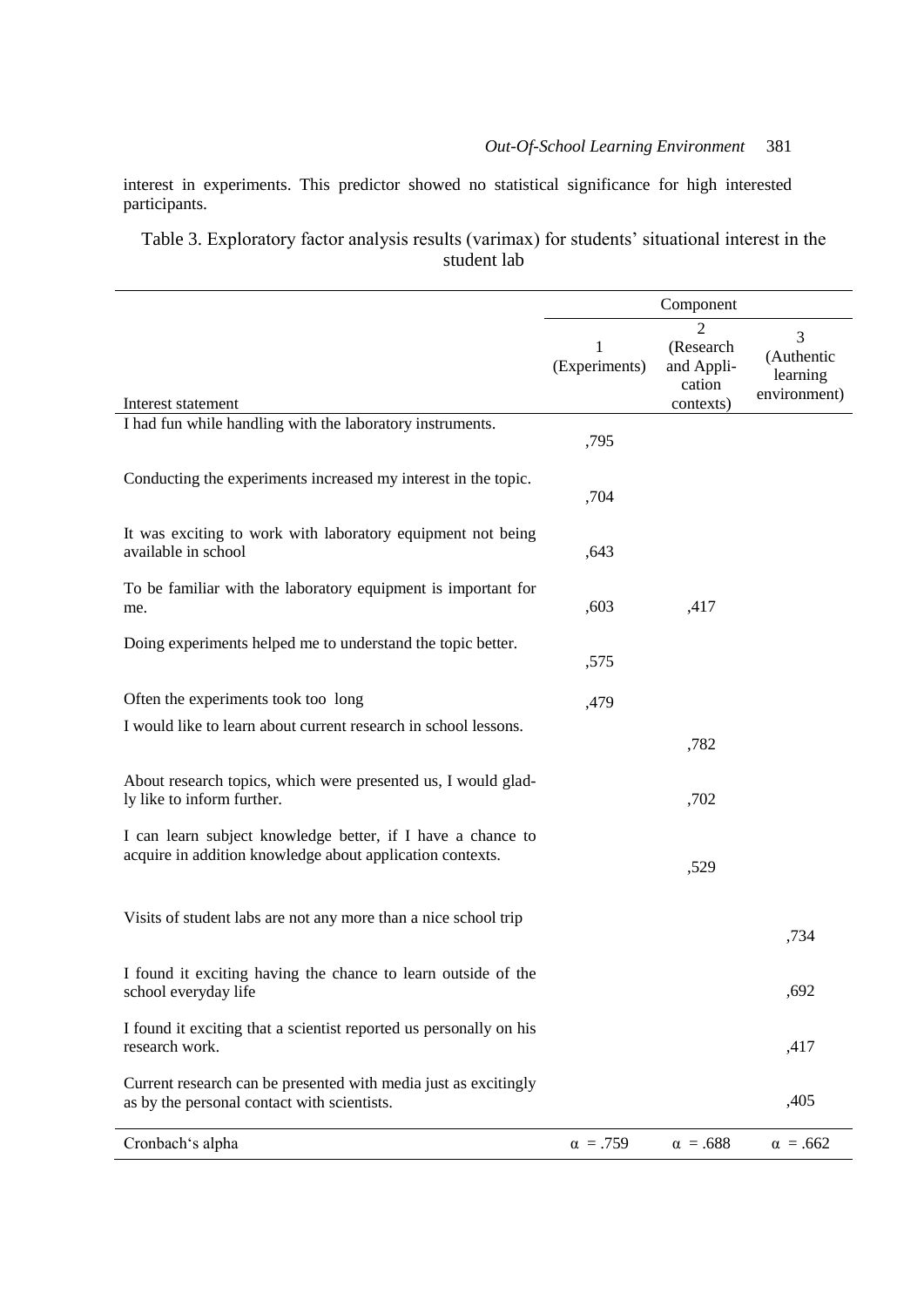This points out that students with high individual interest may not need the same type of support; correspondingly that students with low individual interest develop situational interest in experiments when supported adequately while doing practical work.



Figure 2. *Path model predicting situational Interest in Experiments. Grouping variable: Individual interest (median split); significant coefficients (std.) shown for students with low /high individual interest LO/HI.* 

 $\chi^2 = 174.1$ ;  $df = 138 p(\chi^2) = .0202$ ; CFI = .94; TLI = .92; RMSEA = .044; *N* = 255. \**p* < .05, \*\**p* < .01, \*\*\**p* < .001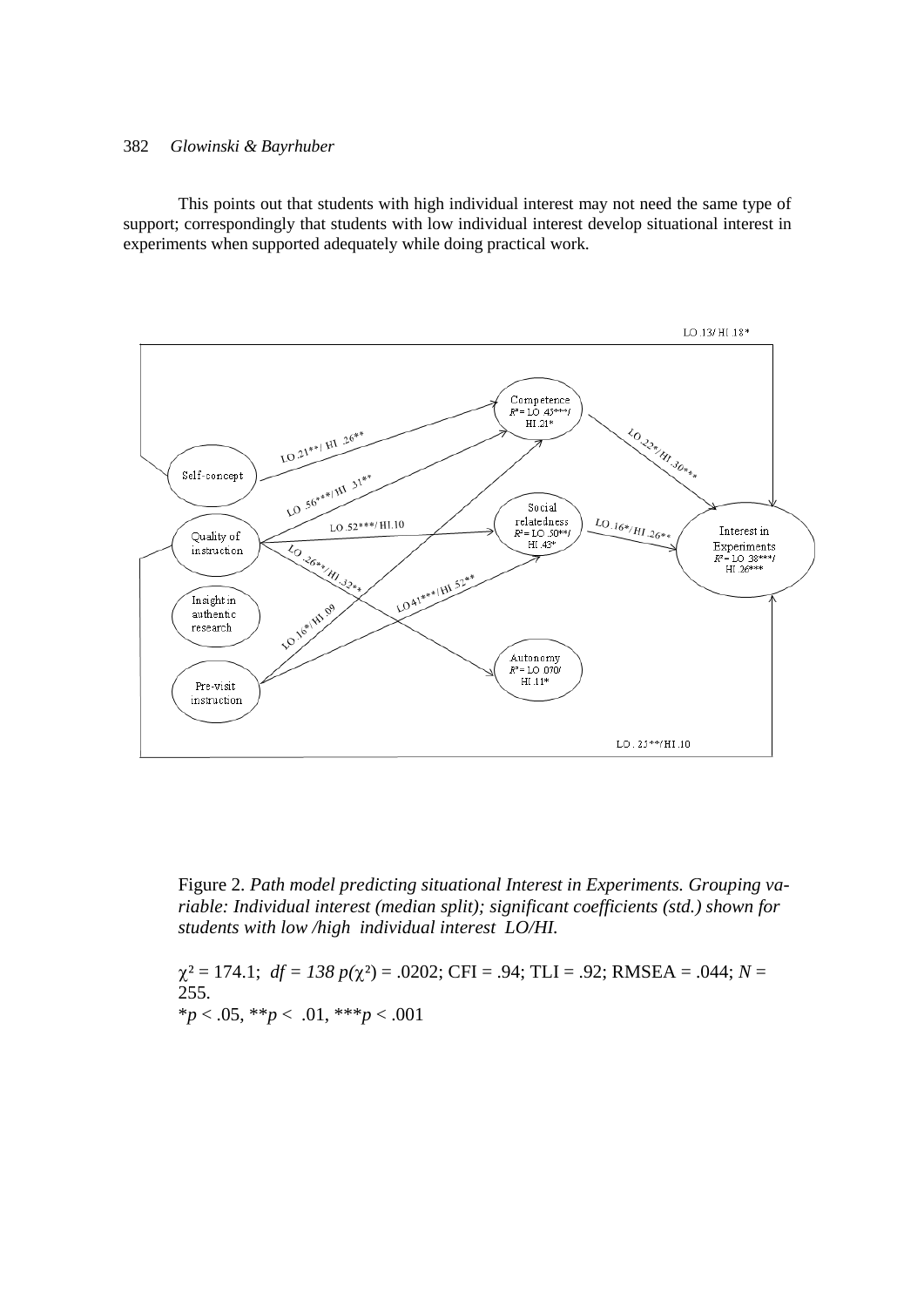A further path model accounted for a significant amount of variance in situational interest in research and application contexts  $(R^2 = .51; p < .01$  (low individual interest);  $R^2 = .36; p < .01$ (high individual interest) (Figure 3). Whereas interest in research and application contexts primarily was predicted by feeling competent and the insight in authentic research for the subpopulation of high interested students, for low interested students the feeling of social relatedness came to the fore, attended by the insight in authentic research.



Figure 3. *Path model predicting situational Interest in Research and Application contexts. Grouping variable: Individual interest (median split); significant coefficients (std.) shown for students with low /high individual interest LO/HI.*  $\chi^2 = 184.1$ ;  $df = 138 p(\chi^2) = .0053$ ; CFI = .93; TLI = .89; RMSEA = .050; *N* = 255. \**p* < .05, \*\**p* < .01, \*\*\**p* < .001

Competence feeling did not not play a significant role in this subpopulation and could be a hint, that for these students interest in research and application contexts was rather not related to their ability to understand the research subject but to their experience to get involved in authentic research contexts together with their peers.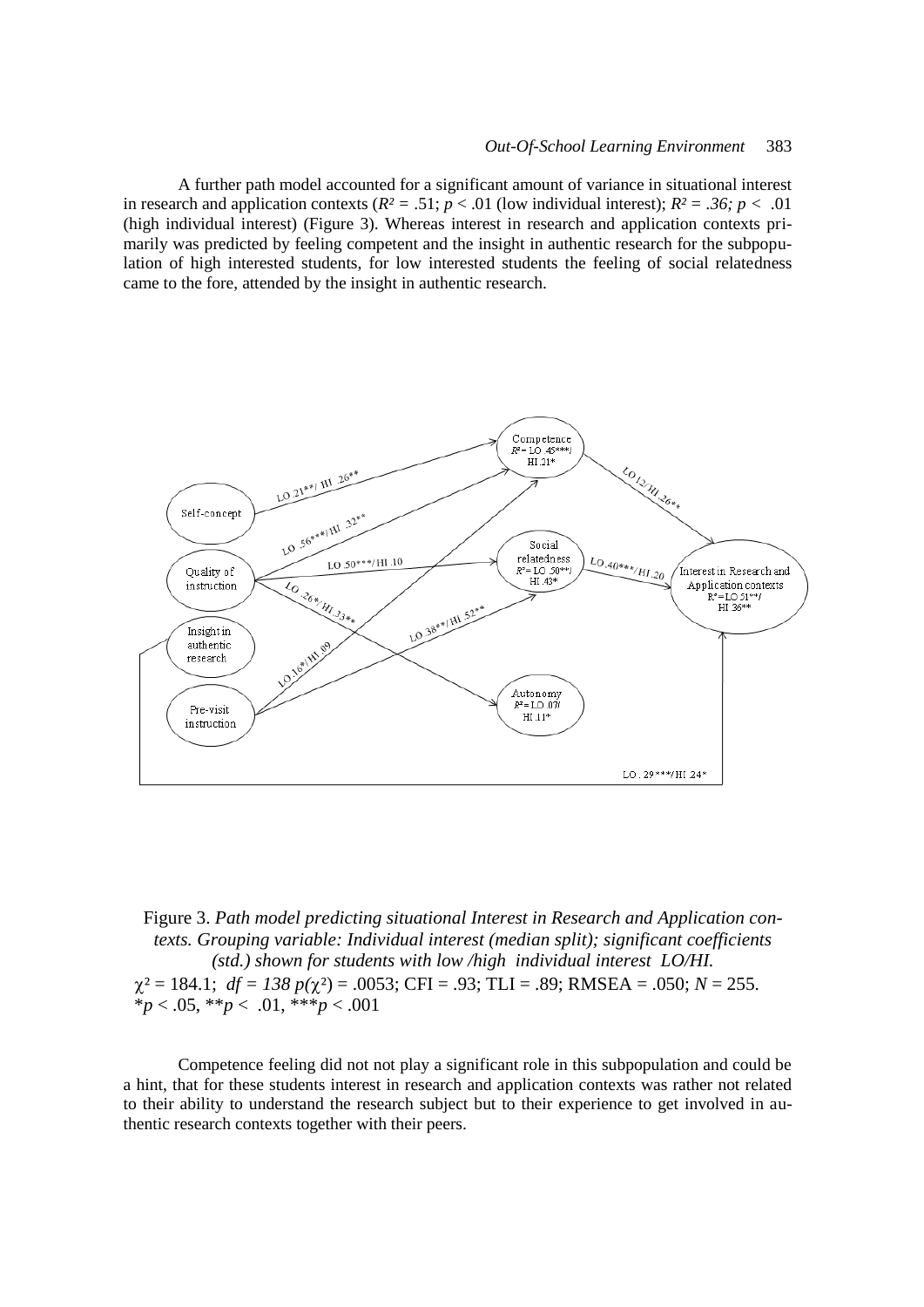The path model for situational interest in the authentic learning environment also shows significant differences for students with high vs. low individual interest (Figure 4). Insight in authentic research, pre-visit instruction, and competence were the strongest predictors for participants with high interest. The most prominent predictor for participants with a low individual interest was the insight into authentic research, followed by quality of instruction and social relatedness.





 $\chi^2 = 180.9$ ;  $df = 138 p(\chi^2) = .0082$ ; CFI = .93; TLI = .90; RMSEA = .048; *N* = 255. \**p* < .05, \*\**p* < .01, \*\*\**p* < .001

All this considered, this suggests that participants with a low individual interest felt curious in the exciting new learning environment without connecting the stay in the student lab with their pre-visit instruction. They rather developed a situational interest in the authentic learning environment feeling a high amount of social relatedness with their peers and affirmatively the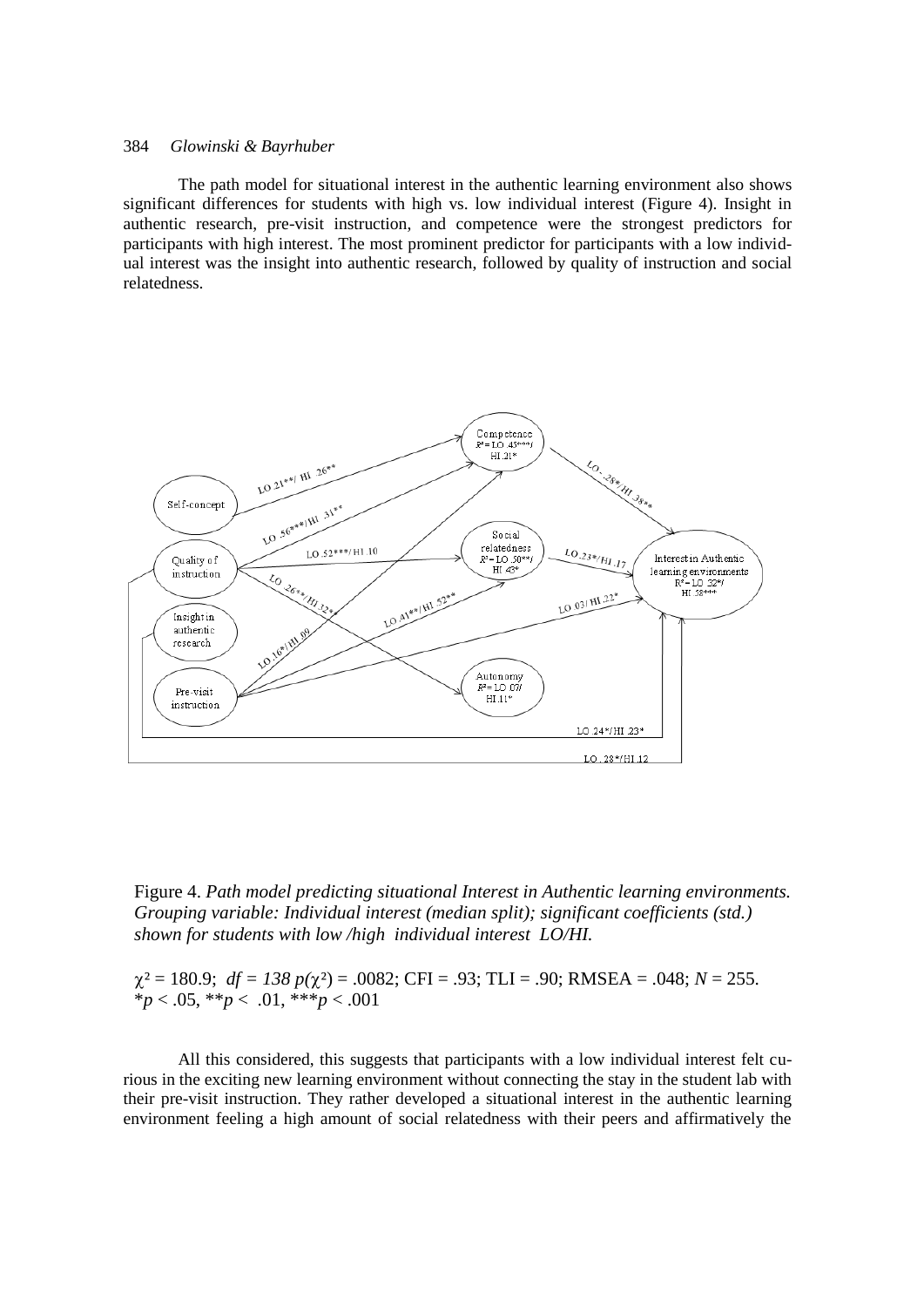path coefficient for competence feeling is negative. For high interested students, competence feeling, insight in authentic research and pre-visit instruction became significant predictors. Those participants seemed to link the stay in a student lab together with a scientist to their previsit instruction and their feeling to be competent to understand the authentic research provided to them might have enhanced their interest in the authentic learning environment on the university campus.

#### *Basic needs (competence, autonomy, social relatedness) as mediator variables promoting interest*

Concerning the design of the study, basic needs can be seen as mediator variables with regard to the independent variables and the variables concerning students" situational interest. Feeling of competence ( $M = 3.33$ ,  $SD = .54$ ) and social relatedness ( $M = 3.07$ ,  $SD = .52$ ) were scored by the students on a high level, while the mean for the autonomy scale  $(M = 2.46, SD = .82)$  is close to the mid-range of the scale (range 1-4). Correlations between the situational interest scales and the basic needs became significant for interest in experiments (Table 4) and point out the relevance of the basic needs even for activity-based aspects of the learning environment.

The correlations between the feeling of autonomy and the scales representing students' situational interest were not as high as expected, whereas the correlations with social relatedness appeared as significant.

Structural equation analyses to identify variables as predictors for the basic needs (competence, autonomy, social relatedness) once more provided different results for students with high vs. low individual interest (Figures 2,3,4). Participants with low interest profit from support and quality of instruction as well as from their self-concept and the degree of pre-visit instruction, while for students with high individual interest, self-concept and quality of instruction became the most prominent significant predictors for feeling competent in the student lab.

|                    | Interest in Re-<br>search and<br>Application<br>contexts | Interest in<br>Authentic lear-<br>ning environ-<br>ment | Interest in Ex-<br>periments |
|--------------------|----------------------------------------------------------|---------------------------------------------------------|------------------------------|
| Competence         | $.21**$                                                  | .11                                                     | $.39***$                     |
| Autonomy           | $.20*$                                                   | .09                                                     | $.20*$                       |
| Social relatedness | $.39***$                                                 | $.30**$                                                 | $.33***$                     |

| Table 4. Partial correlations (Spearman) between basic needs and dimensions of stu- |  |
|-------------------------------------------------------------------------------------|--|
| dents' situational interest, controlled for individual interest                     |  |

*Note.*  ${}^*p < .05.$   ${}^{**p} < .01.$   ${}^{**p} < .001.$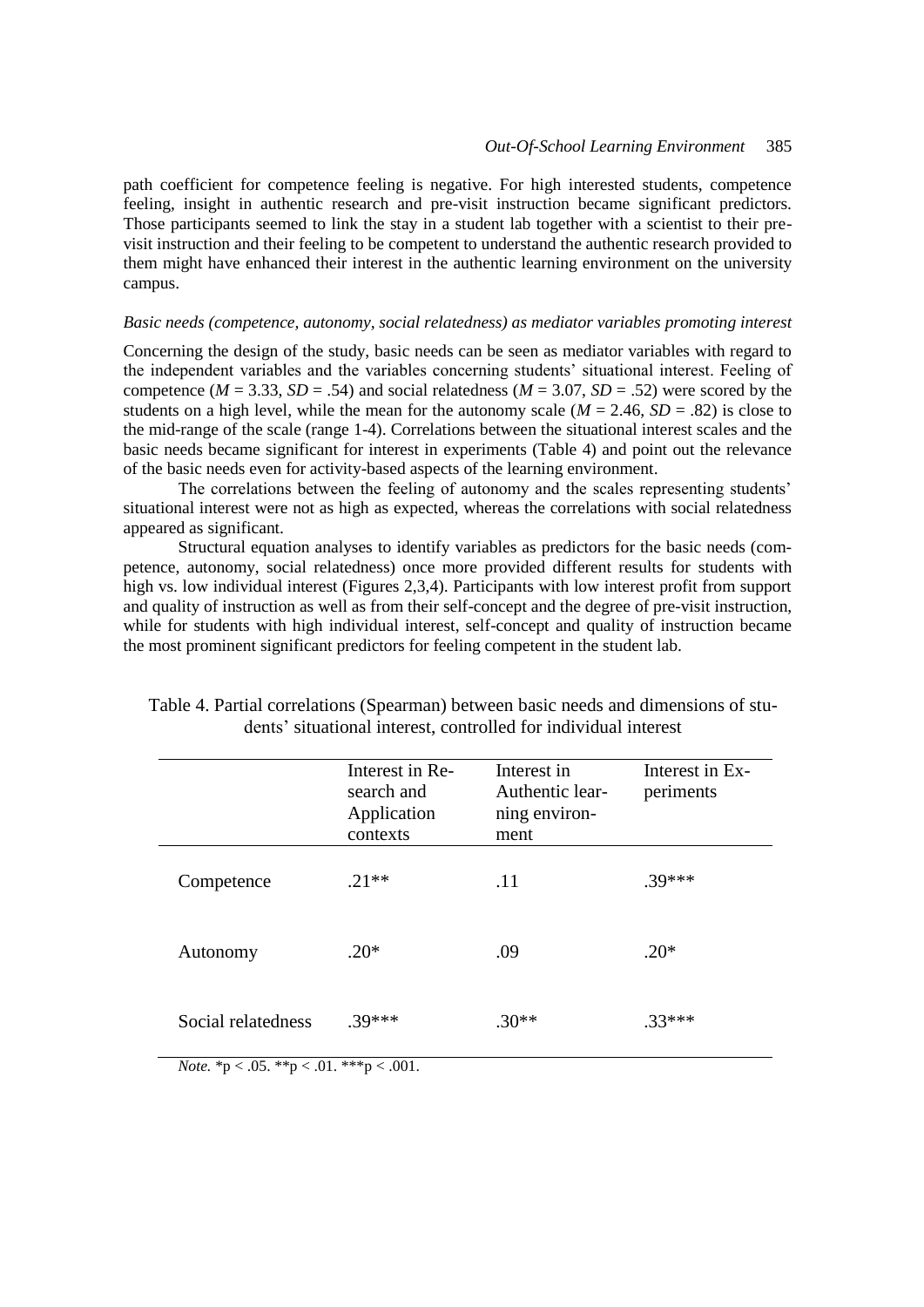#### *Pre-visit instruction (Integration into classroom lessons)*

Many research studies indicate that the integration of out-of-school learning activities into classroom lessons (pre-visit instruction) is crucial for the intended outcomes. In our study, analysing students who experienced a high vs. a low degree of pre-visit instruction (divided by a median-split), significant differences for all three scales concerning students" situational interest could be shown (Mann-Whitney-U Test;  $p < .001$ ). The conducted path analyses identified mediator-effects accountable for this. This means that the degree of pre-visit instruction had an impact on competence feeling and, therefore, did not become significant as a predictor variable on its own. Following Baron and Kenny (1986), three conditions must be fulfilled in order to establish mediator-effects: First, the independent variable (pre-visit instruction) must affect the potential mediator (competence). Second, the independent variable must affect the dependent variable (interest in experiments). Third, the potential mediator must affect the dependent variable even when the effect of the independent variable is controlled for. The indirect effect of previsit instruction on students' interest in experiments via competence was significant ( $z = 4.13$ ,  $p <$ .001).

In addition, competence could be shown as mediator variable analysing the predictor effect of the variable quality of instruction and social relatedness became significant as a mediator between quality of instruction, pre-visit instruction and students' situational interest (Figure 2,3,4). This reveals the relevance of the social relatedness in the process of interest development, a relationship we had not expected having this relevance.

#### **Discussion**

Although many of the student labs have evoked a high degree of acceptance, there is a lack of studies investigating whether the potential of student labs to promote students" interest can be related to the described characteristic aspects of the out-of-school environment. The first aim of the study was to describe an instrument investigating students" interest in student labs as a new type of out-of-school settings based on theories of interest and interest development. Based on this instrument, further analyses aimed to investigate which factors are crucial to support students' interest, with a special regard to clear up differences between students showing different levels in their prior individual interest in science.

First, the factor analysis and reliability analysis resulted in a clear factor structure and led to the underlying structure of the three main components of students" situational interest in a student lab. The factors representing (1) Interest in experiments, (2) Interest in research and application contexts, and (3) Interest in authentic learning environment were statistically identified as separate factors describing students' situational interest in the student lab. Analyses of interrelationships with several independent variables confirmed students" situational interest in the student lab as being multi-dimensional. As expected, prior individual interest in the sciences shows the highest correlation with students" interest in experiments. However, being interested in research contexts and out-of-school learning environments does not seem to be strongly related to students" prior individual interest but rather to the interestingness of the situational factors like insight into authentic research and the quality of instruction. As the interest theory assumes situational interest to always be composed of one"s long-lasting individual interest with the interestingness of the learning environment, a major research interest of the study was to examine, whether student labs have the potential to promote students' interest even if the students have little prior individual interest. Structural equation modeling provided further explanations for student labs' potential for promoting participants' interest. The results show that a lack of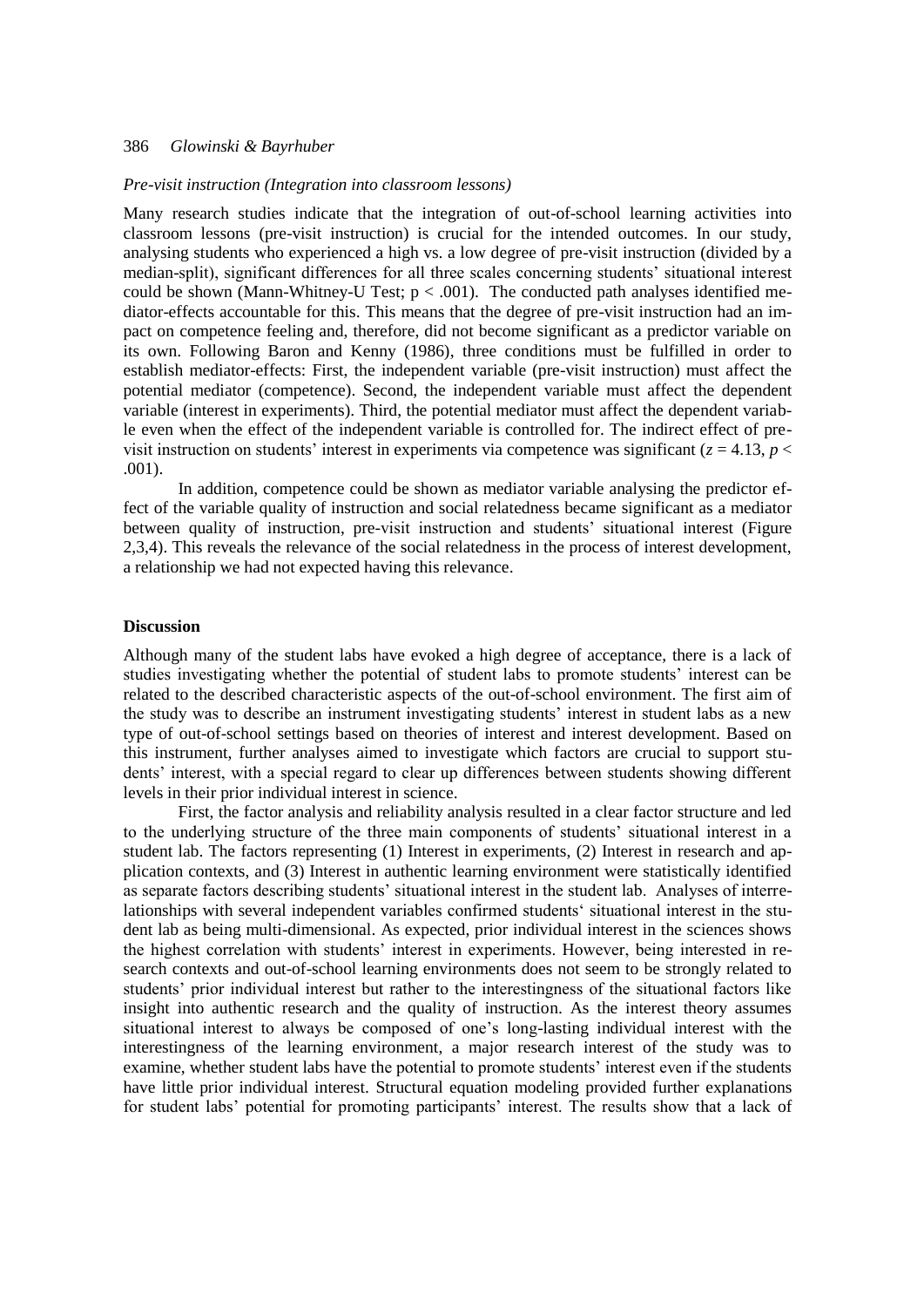students" individual interest can be counteracted by well-defined support during the visit to the student lab or a high degree pre-visit instruction. In addition, predicting low interested learners" situational interest in student labs in our research agrees in several aspects with research on triggered situational interest in early phases (Hidi & Renninger, 2006), with the priority of experience rather than specific information or skills. A first insight in authentic research, presented by a scientist while staying in a professional laboratory and handling unknown lab equipment fulfills the criteria 'arousal' and 'curiosity', described as two factors promoting situational interest (Mitchell, 1993) , and not presupposing any appreciable individual interest. These exciting aspects of the learning environment can result in student"s predisposition to reengage in the subject matter again and reach the next level of developing a long lasting individual interest (Hidi  $\&$ Renninger, 2006). However, it has to be discussed, why these aspects come to the forefront notably for students with low individual interest in science. It could be assumed, that low interested learners do not make use of different sources of information about science outside school and the novelty effect in the student lab therefore stands in the foreground. Insight in authentic research presented in the new lab environment seems to play a crucial role for those students" situational interest. High interested students seem to develop situational interest when feeling competent and for this subpopulation, the link to pre-visit instruction is a significant predictor for situational interest in authentic learning environment. These students might appreciate the chance to aquire knowledge beyond classroom lesson presented by scientists. Taken together, the results indicate that student labs have the potential to enhance most participants' interest. This occurs differently, depending on different stages of interest development (Hidi & Renninger, 2006) and with some differences in the student lab aspects that are perceived as interesting by the students. Our results clearly indicate that gender has no relevance on students' interest in student labs as shown before in several studies (Hofstein et al., 1976).

*Basic needs.* As not a lot is known about the conditions that can support interest to shift from one phase to another (Hidi & Renninger, 2006), the results of this study point out the strong relevance of the three basic needs, especially for hands-on and activity-centred learning environments. The basic needs were analysed as mediator variables with regard to the theory of interest development. Students" competence experience could be shown to be a relevant factor in predicting students' interest and indicates the relevance of prior knowledge while doing practical work. Competence experience can be assumed to be critical to students' interest development, especially in activity-based learning environments with a high proportion of hands-on activities. Autonomy experience, in contrast, did not reach statistical significance as a predictor for any dependent interest variable. This corresponds with many research studies that assumed the openendedness of experiments, which in some aspects is in line with autonomy experience, as being relevant for students' interest in practical work, but failed to prove it (Basey, Sackett, & Robinson, 2008). Social relatedness became obvious as a significant predictor for students' interest in the student lab. Results corroborate the thesis that cooperation and communication have an influence on interest development (Hofstein, 2004; Hofstein & Lunetta, 2004; Mitchell, 1993; Renninger & Hidi, 2002). The relevance of group work has been discussed for out-of-school environments by Falk & Dierking (2000) and for practical work in the laboratory by Fraser et al. (1993) and could be shown in this study as having a strong and prominent impact.

*Pre-visit instruction.* As described before, the pre-visit instruction was assumed to have a high influence on students' situational interest. Fraser et al. (1993) showed that of the five scales of the instrument (SLEI), integration had the best positive correlation with students" affective and cognitive learning outcomes. Results from this study confirm this assumption by showing significant differences between the situational interest of students with a high vs. those with a low degree of integration. However, pre-visit instruction failed to appear as a prominent predictor for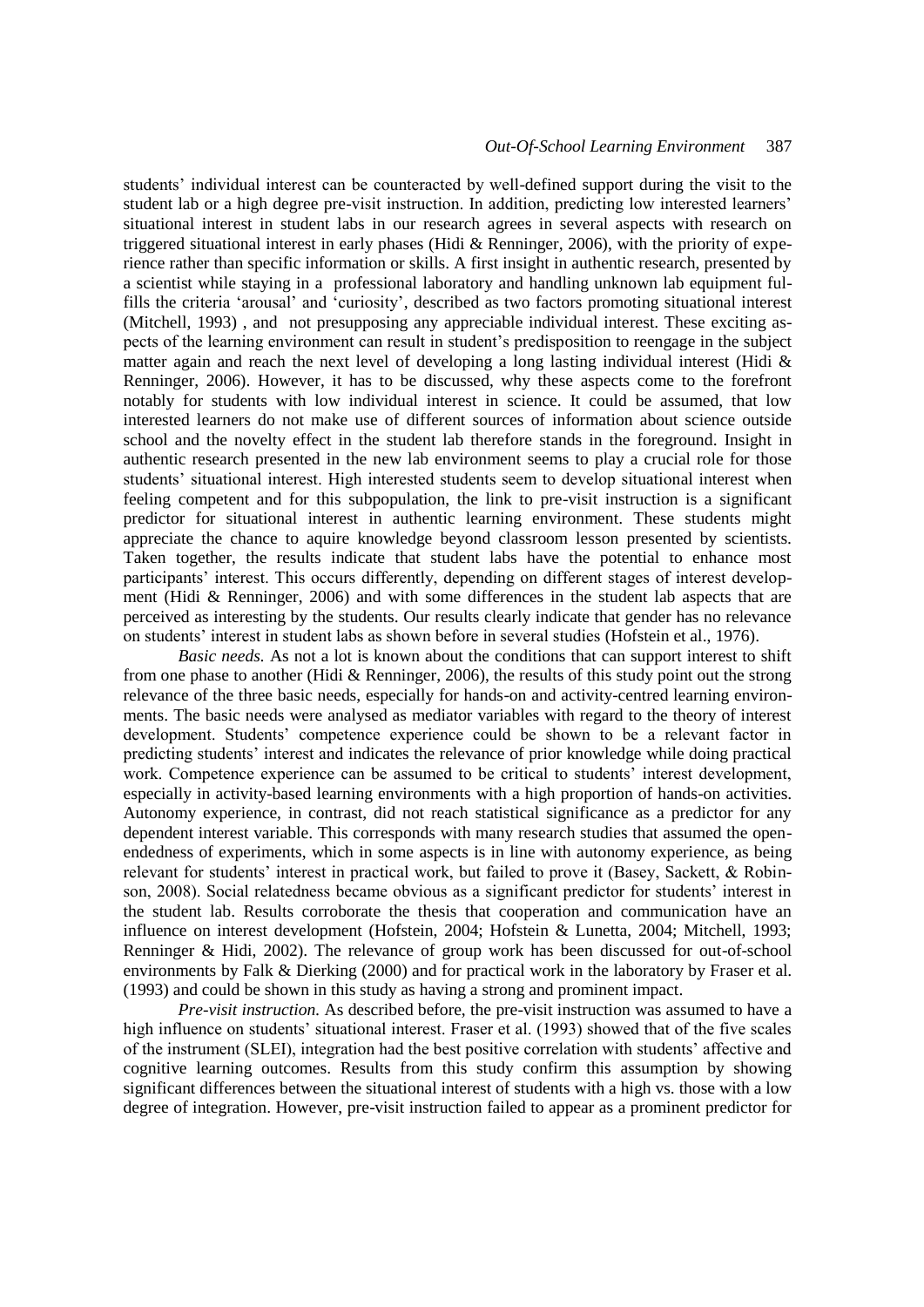interest in the regression analyses. Primarily, mediator effects could be shown to be accountable for this, because pre-visit instruction predicts the significant interest predictor variables "competence experience" and "social relatedness" and, therefore, becomes less important as a significant variable on its own in the regression model. With regard to the student lab"s programme, a further explanation could also be discussed. In the definition of Domin (1999), the instruction style to be followed in the laboratory can be characterised as "expository style" with defined procedures, directed actions of the students, and predetermined outcomes. It can be presumed that a more inquiry-type laboratory style would strengthen the correlation with integration because more prior knowledge would be required to master the lab programme and perceive the visit to the student lab as interesting and not overwhelming.

#### **Conclusions**

The strength of this study in the assessment of the potential of student labs to promote interest lies in the fact that it considered many variables as possible predictors. Paying close attention to the interest theory and theories of interest development, an evaluation design was developed and realised that turned out to be very suitable.

From a theoretical perspective, we wanted to understand how the several characteristics of student labs contributed to the development of situational interest. With the basic needs shown as mediator variables, this approach seems applicable - especially for hands-on and activity-based learning environments. Considering the basic needs in instruments for assessing students' interest can lead to a broader understanding of the process of interest development. However, this model has to be proved in other contexts to confirm the function of the basic needs in the process of interest development.

There are limitations to our study. Because interest development is a long-lasting process, we will have to investigate long-term effects of these out-of school learning environments. Further research will have to clarify the unexpected effects of social relatedness. Video-analyses could be helpful to clarify the effects of collaborative work and students" communicative processes while doing practical work and being in the role of a scientist.

The study provides evidence about to answer the question of how the scaffolding of participation in a student lab might be optimally provided for participants in different phases of interest development. Students with a low prior individual interest seem to be impressed by the professional environment itself and need instructional support to develop situational interest. These experiences have to be integrated into school science, to effectively blend out-of-school and school learning in order to significantly enhance students' interest and the learning of science. Students with a high individual interest might be scaffolded to focus on additional aspects of the out-of-school experience. For these participants the question is what conditions support them to shift from exploring science content to posing questions that characterize science literacy and authentic science tasks. Maybe there should be special programmes for high interested learners to make real-world science accessible to them and to give the chance to get a deeper insight in authentic research by a real scientist.

Lee & Songer  $(2003)$  point out the difficulties and challenges with regard to implementing authentic science in science education. The practical work observed in the student lab was effective in enabling the majority of students to do what the scientist intended. It is not clear if the practical tasks observed are effective in helping students to see the task from a scientific perspective and to develop substantive and procedural understanding. Further studies having an experimental approach might help to design student lab programmes that both emulates inquiry in science disciplines and is accessible to students.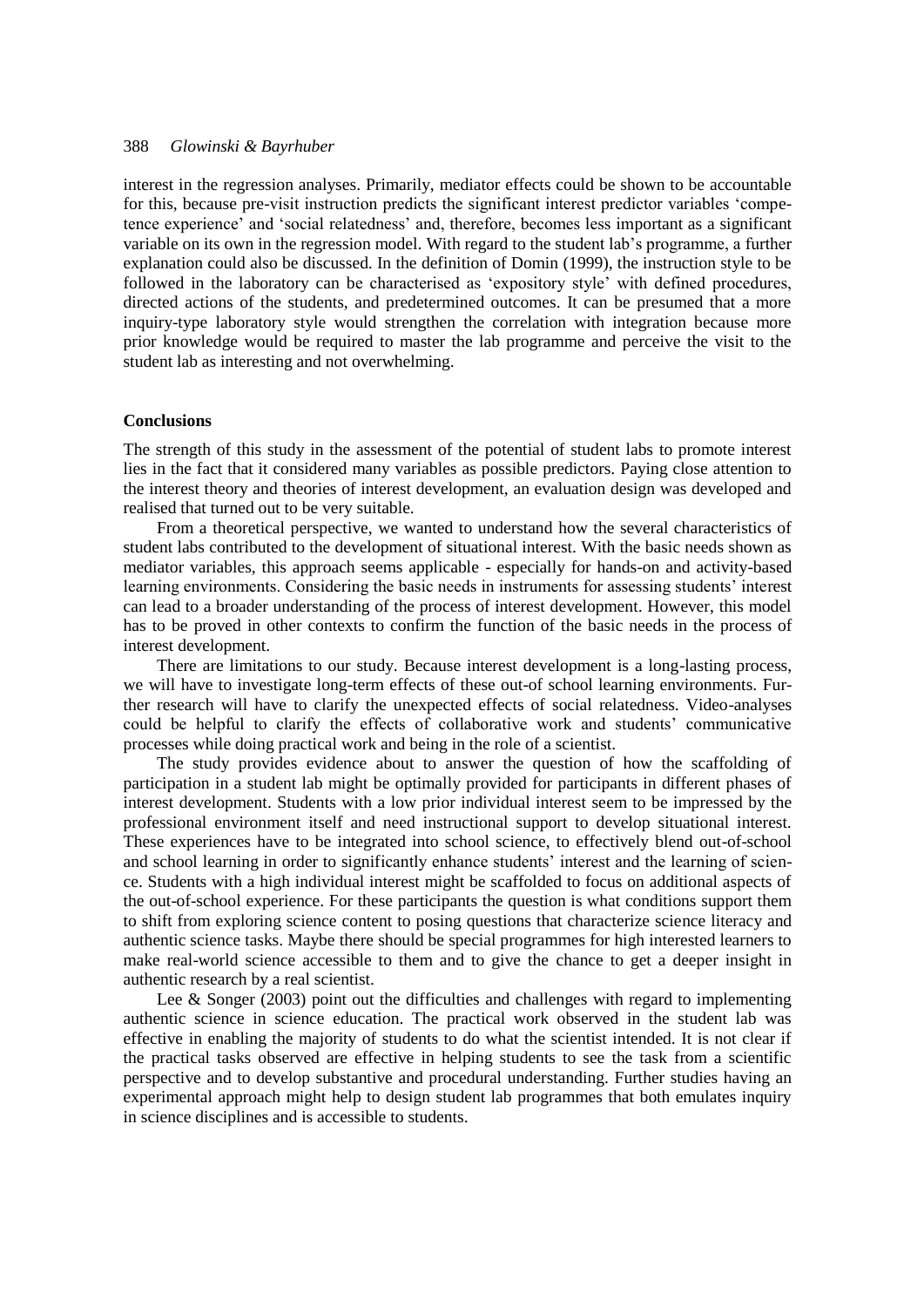#### **References**

- Abrahams, I., & Millar, R. (2008). Does practical work really work? A study of the effectiveness of practical work as a teaching and learning method in school science. *International Journal of Science Education, 30*(14), 1945-1969.
- Baron, R. M., & Kenny, D. A. (1986). The moderator-mediator variable distinction in socialpsychological research: Conceptual, strategic and statistical considerations. *Journal of Personality and Social Psychology, 51*, 1173-1182.
- Basey, J., Sackett, L., & Robinson, N. (2008). Optimal Science Lab Design: Impacts of Various Components of Lab Design on Students' Attitudes Toward Lab. *International Journal for the Scholarship of Teaching and Learning, 2*(1), 1-15.
- Beiers, R. J., & McRobbie, C. J. (1992). Learning in interactive science centers. *Research in Science Education, 22*, 38-44.
- Ben-Zvi, R., Hofstein, A., Samuel, D., & Kempa, R. F. (1977). Modes of instruction in high school chemistry. *Journal of Research in Science Teaching, 14*, 433-439.
- Bergin, D. (1999). Influences on classroom interest. *Educational Psychologist, 34*, 87-98.
- Berry, A., Gunstone, R., Loughran, J., & Mulhall, P. (2001). Using Laboratory Work for Purposeful Learning about the Practice of Science. In H. Behrendt, H. Dahncke, R. Duit, W. Gräber, M. Komorek, A. Kross & P. Reiska (Eds.), *Research in Science education - Past, Present and Future* (pp. 313-318). Dordrecht, Netherlands: Kluwer Academic Press.
- Brody, M., Bangert, A., & Dillon, J. (2007). *Assessing Learning in Informal Science Contexts* [Electronic Version]. Commissioned paper by the NRC for Science Learning in Informal Environments Committee. Retrieved 10.05.08, from http://www7.nationalacademies.org/bose/Brody\_Commissioned\_Paper.pdf
- Buxton, C. A. (2006). Creating contextually authentic science in a "low performing" urban elementary school. *Journal of Research in Science Teaching, 43*, 695-721.
- Deci, E., & Ryan, R. (1993). Die Selbstbestimmungstheorie der Motivation und ihre Bedeutung für die Pädagogik [Self-determination theory and its pedagogical relevance]. *Zeitschrift für Pädagogik, 39*(2), 223-238.
- Domin, D. S. (1999). A review of laboratory instruction styles. *Journal of Chemical Education, 76*(4), 543-547.
- Edelson, D. C. (1998). Realising authentic science learning through the adaptation of scientific practice. In B. J. Fraser & K. Tobin (Eds.), *International Handbook of Science Education* (pp. 317-332). Dordrecht, Netherlands: Kluwer Academic Press.
- Edelson, D. C., Gordin, D. N., & Pea, R. D. (1999). Addressing the challenges of inquiry-based learning through technology and curriculum design. *Journal of the Learning Sciences, 8*(3/4), 391-450.
- Falk, J. H., & Dierking, L. D. (1992). *The museum experience*. Washington, D.C.: Howells House.
- Falk, J. H., & Dierking, L. D. (1995). *Public institutions for personal learning: Establishing a research agenda*. Washington, DC: American Association of Museums.
- Falk, J. H., & Dierking, L. D. (2000). *Learning from museums: Visitor experiences and the making of meaning*. Walnut Creek, CA: AltaMira.
- Falk, J. H., & Storksdieck, M. (2005). Using the contextual model of learning to understand visitor learning from a science center exhibition. *Science Education, 89*, 744-778.
- Fraser, B., & Giddings, G. J. (1995). Evolution and validation of a Personal Form of an Instrument for Assessing Science Laboratory Classroom Environments. *Journal of Research in Science Teaching, 32*(4), 399-422.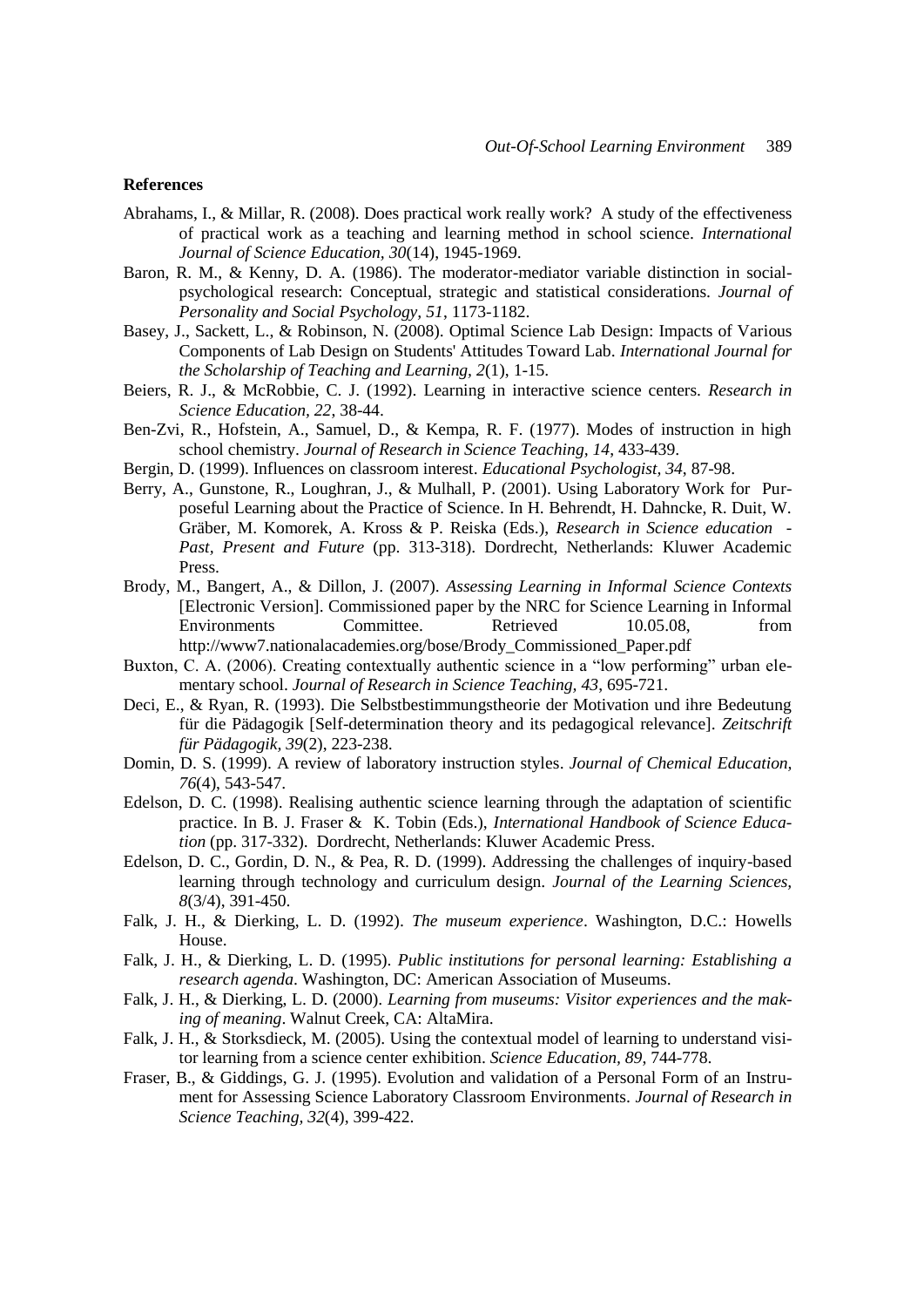- Fraser, B., & Griffith, A. (1992). Psychosocial environment of science laboratory classrooms in canadian schools and universities. *Canadian Journal of Education, 17*(4), 391-404.
- Fraser, B., McRobbie, C. J., & Giddings, G. J. (1993). Development and cross-national validation of a laboratory classroom environment instrument for senior high school science. *Science Education, 77*, 1-24.
- Freedman, M. P. (1997). Relationship among Laboratory Instruction, Attitude toward Science, and Achievement in Science Knowledge. *Journal of Research in Science Teaching, 34*(4), 343-357.
- Gardner, P., & Gauld, C. (1990). Labwork and students' attitudes. In E. Hegarty-Hazel (Ed.), *The Student Laboratory and the Science Curriculum* (pp. 132-156). London, UK: Routledge.
- Gibson, H. L., & Chase, C. (2002). Longitudinal Impact of an Inquiry-Based Science Program on Middle School Students' Attitudes Toward Science. *Science Education, 86*(5), 693-705.
- Goldman, S., Mayfield-Stewart, C., Bateman, H., & Pellegrino, J. (1998). Environments that Support Meaningful Learning. In L. Hoffman, A. Krapp, K. A. Renninger & J. Baumert (Eds.), *Interest and Learning: proceedings of the Seeon Conference on Interest and Gender* (pp. 184-196). Kiel, Germany: IPN.
- Henderson, D. G., Fisher, D. L., & Fraser, B. J. (1998). Learning environment and student attitudes in environmental classrooms. Retrieved July 10, 2008, from http:// education.curtin.edu.au/waier/forums/1998/henderson.html
- Hidi, S., & Anderson, V. (1992). Situational interest and its impact on reading and expository writing. In K. A. Renninger, S. Hidi & A. Krapp (Eds.), *The role of interest in learning and development* (pp. 215-238). Hillsdale, NJ: Erlbaum.
- Hidi, S., & Renninger, K. A. (2006). The four-phase model of interest development. *Educational Psychologist, 41*, 111-127.
- Hodson, D. (1993). Re-thinking Old Ways: Towards A More Critical Approach To Practical Work In School Science. *Studies in Science Education, 22*, 85-142.
- Hofstein, A. (2004). The Laboratory in Chemistry Education: Thirty years of experience with developments, implementation, and research. *Chemistry Education, 5*, 247-264.
- Hofstein, A., Ben-Zvi, R., & Samuel, D. (1976). The measurement of the interest in, and attitudes to, laboratory work amongst Israeli high school chemistry students. *International Journal of Science Education, 60*(3), 401-411.
- Hofstein, A., & Lunetta, V. N. (1982). The Role of the Laboratory in Science Teaching: Neglected Aspects of Research. *Review of Edicational Research, 52*, 201-217.
- Hofstein, A., & Lunetta, V. N. (2004). The Laboratory in Science Education: Foundations for the Twenty-First Century. *Science Education, 88*, 28-54.
- Hofstein, A., & Rosenfeld, S. (1996). Bridging the gap between formal and informal science learning. *Studies in Science Education, 28*, 87-112.
- Jarvis, T., & Pell, A. (2005). Factors Influencing Elementary School Childrens' Attitudes toward Science before, during, and after a Visit to the UK National Space Centre. *Journal of Research in Science Teaching, 42*(1), 53-83.
- Kern, E. L., & Carpenter, J. R. (1986). Effect of Field Activity on Student Learning. *Journal of Geological Education, 34*, 180-183.
- Kline, R.B.(2011). Principles and practice of structural equation modeling. NewYork, London: The Guilford Press.
- Krapp, A. (1999a). Interest, motivation and learning: An educational-psychological perspective. *European Journal of Psychology of Education, 14*(1), 23-40.
- Krapp, A. (2002). Structural and dynamic aspects of interest development: theoretical considerations from an ontogenetic perspective. *Learning and instruction, 12*, 383-409.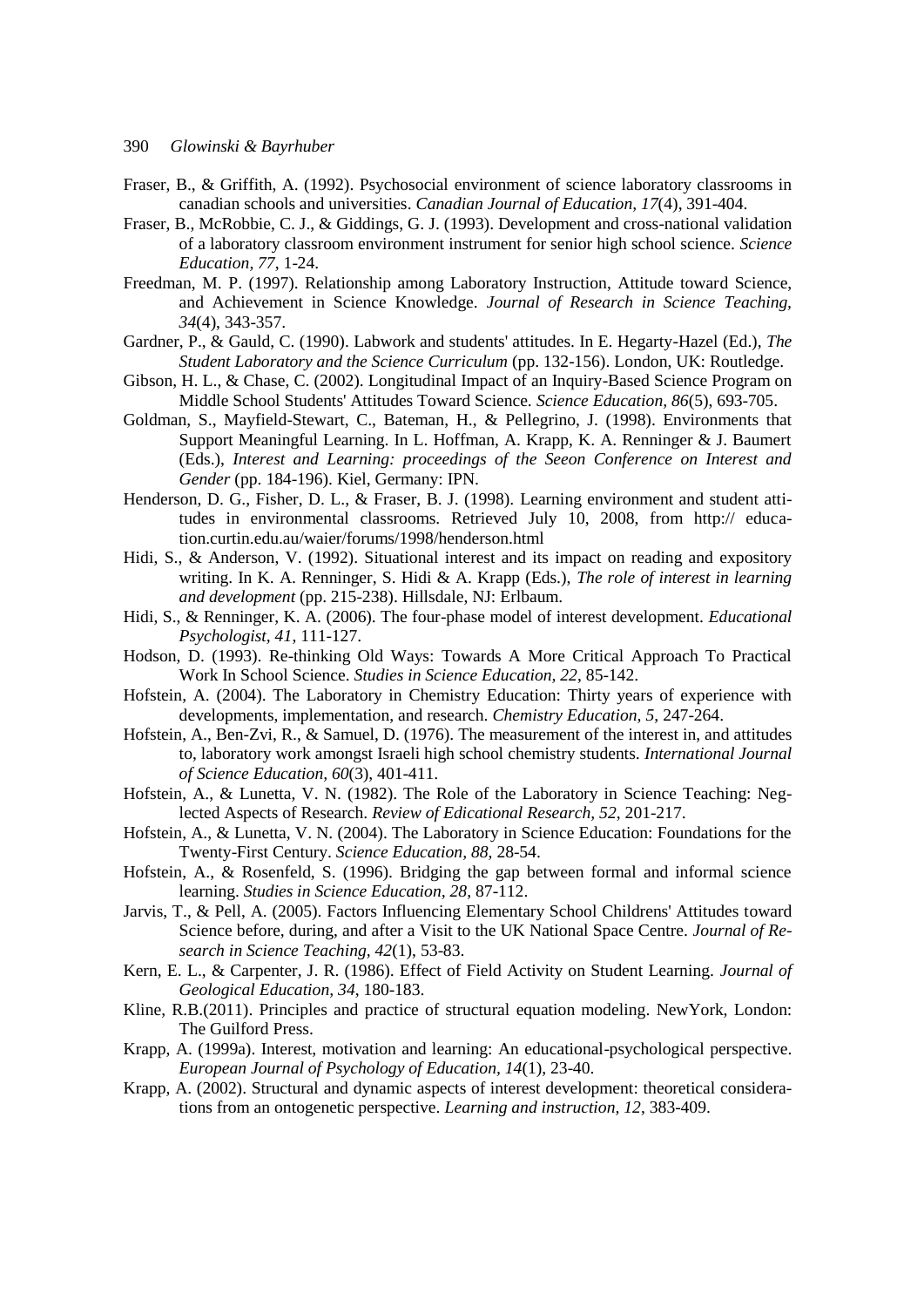- Krapp, A. (2005). Basic needs and the development of interest and intrinsic motivational orientations. *Learning and Instruction, 15*, 381-395.
- Krapp, A., Hidi, S., & Renninger, K. A. (1992). Interest, learning and development. In K. A. Renninger, S. Hidi & A. Krapp (Eds.), *The role of interest in learning and development* (pp. 3-25). Hillsdale, NY: Erlbaum.
- Lee, H.-S., & Songer, N. B. (2003). Making authentic science accessible to students. *International Journal of Science Education, 25*(8), 923-948.
- Markowitz, D. (2004). Evaluation of the long-term impact of a university high school summer science program on students' interest and perceived abilities in science. *Journal of Science Education and Technology, 13*(3), 395-407.
- Martin, L. M. (2004). An emerging research framework for studying informal learning and schools. *Science Education, 88*, 71-82.
- Mitchell, M. (1993). Situational interest: Its multifacetet structure in the secondary school mathematics Classroom. *Journal of Educational Psychology, 85*(3), 424-436.
- Muthén, L.K. & Muthén, B.O. (2009). *Mplus User's Guide.* Fifth Edition. Los Angeles, Ca: Muthén & Muthén.
- Nasir, N. S., Rosebery, A. S., Warren, B., & Lee, C. D. (2006). Learning as a cultural process: Achieving equity through diversity. In R.K. Sawyer (Ed.), *The Cambridge Handbook of the*

 *Learning Sciences* (pp. 489-504). Cambridge: Cambridge University Press.

- Orion, N., & Hofstein, A. (1991). The Measurement of students' attitudes towards scientific field trips. *Science Education, 75*(5), 513-523.
- Osborne, J. F., Ratcliffe, M., Collins, S., Millar, R., & Duschl, R. (2003). What 'ideas-aboutscience' should be taught in school science? A Delphi Study of the 'Expert' Community. *Journal of Research in Science Teaching, 40*(7), 692-720.
- PISA (2007). In *PISA-Konsortium (Eds)., PISA 2006: Die Ergebnisse der dritten internationalen Vergleichsstudie [Students' competencies in the third federal state comparison]* Münster, Germany: Waxmann-Verlag.
- Rennie, L. J. (1994). Measuring affective outcomes to a visit to a science centre. *Research in Science Education, 24*, 261-269.
- Rennie, L. J., Feher, E., Dierking, L. D., & Falk, J. H. (2003). Toward an agenda for advancing research on science learning in out-of-school settings. *Journal of Research in Science Teaching, 40*, 112-120.
- Renninger, K. A. (2007). *Interest and Motivation in Informal Science Learning*. Retrieved July,12, 2009, from
- http://www7.nationalacademies.org/bose/Renninger\_Commissioned\_Paper.pdf
- Renninger, K. A., & Hidi, S. (2002). Interest and achievement: Developmental issues raised by a case study. In A. Wigfield & J. Eccles (Eds.), *Development of achievement motivation* (pp. 173-195). New York: Academic Press.
- Schauble, L., Leinhardt, G., & Martin, L. (1997). A framework for organizing a cumulative research agenda in informal learning contexts. *Journal of Museum Education, 22*(2&3), 2- 8.
- Tobin, K., & Gallagher, J. J. (1987). What happens in high school science classrooms. *Journal of Curriculum Studies, 19*, 549-560.